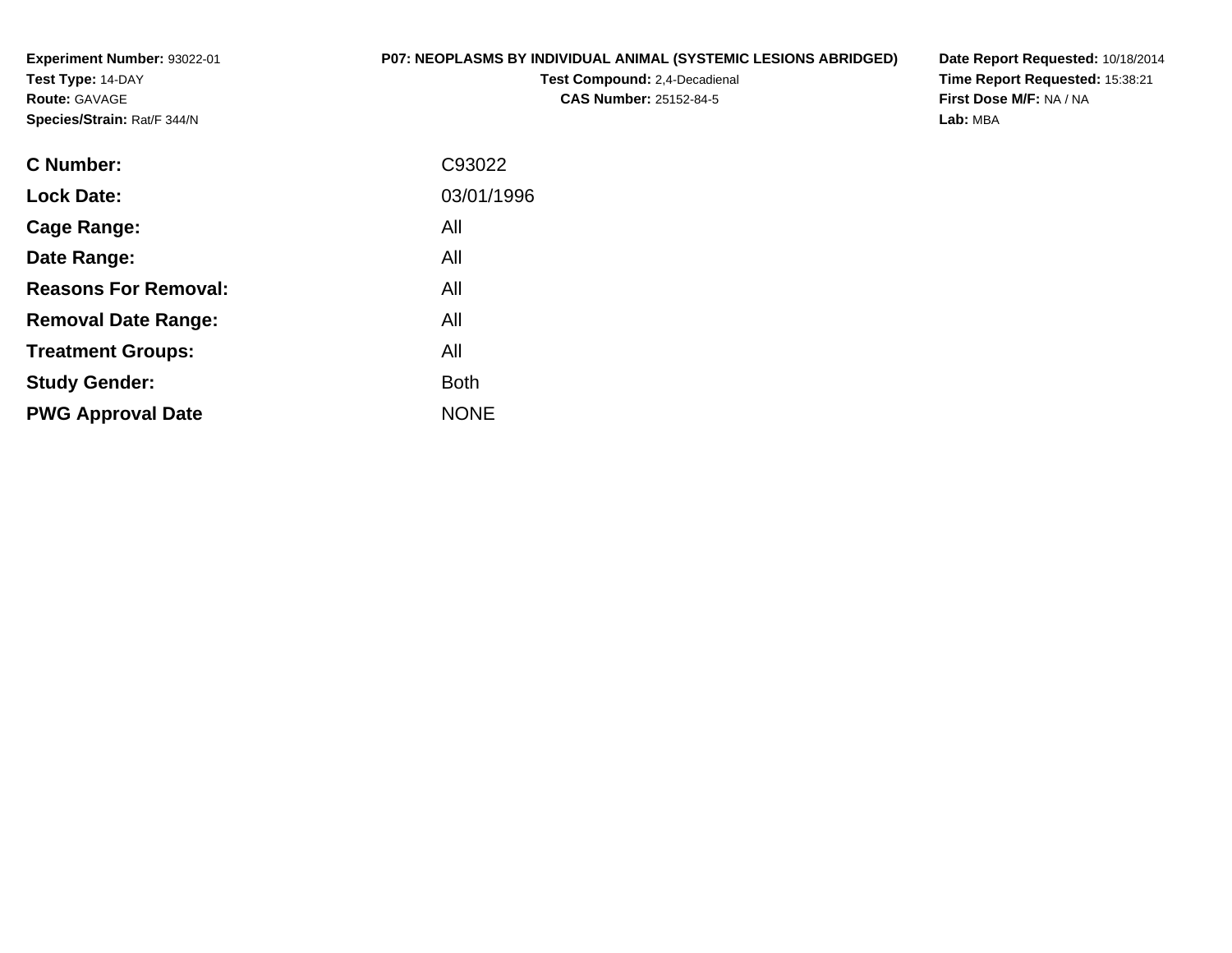**Test Type:** 14-DAY

**Route:** GAVAGE

**Species/Strain:** Rat/F 344/N

## **P07: NEOPLASMS BY INDIVIDUAL ANIMAL (SYSTEMIC LESIONS ABRIDGED)**

**Test Compound:** 2,4-Decadienal **CAS Number:** 25152-84-5

**Date Report Requested:** 10/18/2014**Time Report Requested:** 15:38:21**First Dose M/F:** NA / NA**Lab:** MBA

| F 344/N Rat Male<br><b>MG/KG</b><br>0.0                       | DAY ON TEST      | 0<br>0<br>$\boldsymbol{l}$<br>$\overline{7}$ | 0<br>$\boldsymbol{\theta}$<br>$\boldsymbol{l}$<br>$\overline{7}$ | 0<br>0<br>$\bm{l}$<br>$\overline{7}$ | 0<br>0<br>1<br>$\overline{7}$             | 0<br>0<br>1<br>7                |                       |
|---------------------------------------------------------------|------------------|----------------------------------------------|------------------------------------------------------------------|--------------------------------------|-------------------------------------------|---------------------------------|-----------------------|
|                                                               | <b>ANIMAL ID</b> | $\mathbf 0$<br>0<br>0<br>0<br>1              | $\mathbf 0$<br>0<br>0<br>0<br>$\overline{2}$                     | $\mathbf 0$<br>0<br>0<br>0<br>3      | $\mathbf 0$<br>$\mathbf 0$<br>0<br>0<br>4 | $\mathbf 0$<br>0<br>0<br>0<br>5 | <i><b>*TOTALS</b></i> |
| <b>Alimentary System</b>                                      |                  |                                              |                                                                  |                                      |                                           |                                 |                       |
| Liver<br>Stomach, Forestomach<br><b>Cardiovascular System</b> |                  | $\ddot{}$<br>$+$                             | $\ddot{}$<br>$+$                                                 | $+$<br>$+$                           | $\pm$<br>$+$                              | $\ddot{}$<br>$+$                | 5<br>5                |
| <b>NONE</b><br><b>Endocrine System</b>                        |                  |                                              |                                                                  |                                      |                                           |                                 |                       |
| <b>NONE</b><br><b>General Body System</b>                     |                  |                                              |                                                                  |                                      |                                           |                                 |                       |
| <b>NONE</b><br><b>Genital System</b>                          |                  |                                              |                                                                  |                                      |                                           |                                 |                       |
| <b>NONE</b><br><b>Hematopoietic System</b>                    |                  |                                              |                                                                  |                                      |                                           |                                 |                       |
| <b>NONE</b><br><b>Integumentary System</b>                    |                  |                                              |                                                                  |                                      |                                           |                                 |                       |
| <b>NONE</b><br><b>Musculoskeletal System</b>                  |                  |                                              |                                                                  |                                      |                                           |                                 |                       |
| <b>NONE</b><br><b>Nervous System</b>                          |                  |                                              |                                                                  |                                      |                                           |                                 |                       |

+ ..Tissue examined microscopically

I ..Insufficient tissue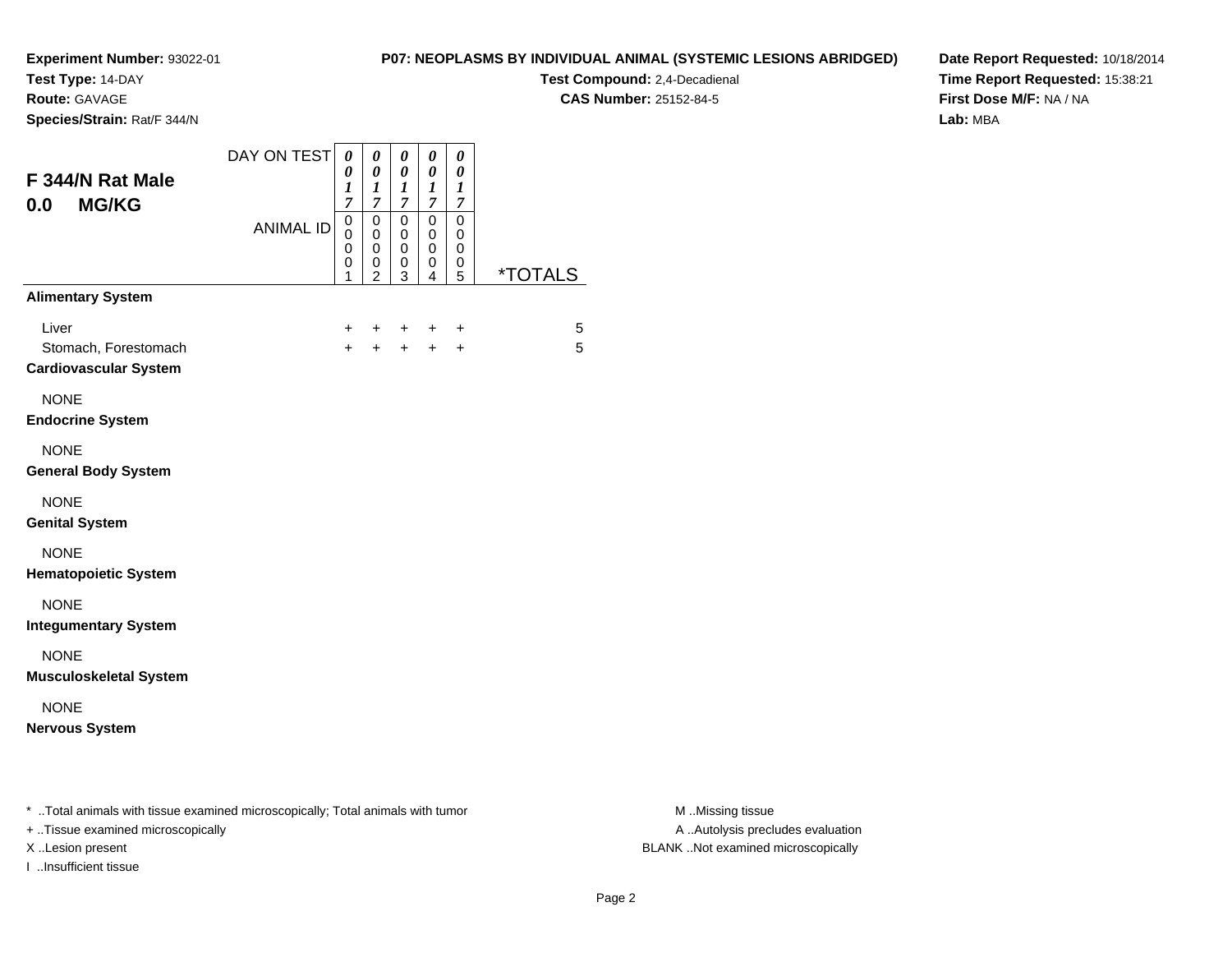**Test Type:** 14-DAY

**Route:** GAVAGE

**Species/Strain:** Rat/F 344/N

**Test Compound:** 2,4-Decadienal

**CAS Number:** 25152-84-5

**Date Report Requested:** 10/18/2014**Time Report Requested:** 15:38:21**First Dose M/F:** NA / NA**Lab:** MBA

| F 344/N Rat Male<br><b>MG/KG</b><br>0.0     | DAY ON TEST<br><b>ANIMAL ID</b> | 0<br>0<br>$\boldsymbol{l}$<br>7<br>0<br>0<br>$\mathbf 0$<br>$\mathbf 0$<br>1 | 0<br>0<br>1<br>$\overline{7}$<br>0<br>$\mathbf 0$<br>$\mathbf 0$<br>$\mathbf 0$<br>$\overline{2}$ | 0<br>0<br>1<br>$\overline{7}$<br>0<br>0<br>$\mathbf 0$<br>$\mathbf 0$<br>3 | 0<br>0<br>$\boldsymbol{l}$<br>$\overline{7}$<br>0<br>0<br>0<br>0<br>4 | 0<br>0<br>1<br>7<br>$\Omega$<br>$\mathbf 0$<br>$\mathbf 0$<br>$\mathbf 0$<br>5 | <i><b>*TOTALS</b></i> |
|---------------------------------------------|---------------------------------|------------------------------------------------------------------------------|---------------------------------------------------------------------------------------------------|----------------------------------------------------------------------------|-----------------------------------------------------------------------|--------------------------------------------------------------------------------|-----------------------|
| <b>NONE</b><br><b>Respiratory System</b>    |                                 |                                                                              |                                                                                                   |                                                                            |                                                                       |                                                                                |                       |
| <b>NONE</b><br><b>Special Senses System</b> |                                 |                                                                              |                                                                                                   |                                                                            |                                                                       |                                                                                |                       |
| <b>NONE</b><br><b>Urinary System</b>        |                                 |                                                                              |                                                                                                   |                                                                            |                                                                       |                                                                                |                       |
| Kidney<br><b>SYSTEMIC LESIONS</b>           |                                 | $\ddot{}$                                                                    | +                                                                                                 | $\div$                                                                     | $\ddot{}$                                                             | $\ddot{}$                                                                      | 5                     |
| Multiple Organ                              |                                 | +                                                                            |                                                                                                   |                                                                            |                                                                       | ٠                                                                              | 5                     |

\* ..Total animals with tissue examined microscopically; Total animals with tumor **M** ..Missing tissue M ..Missing tissue

+ ..Tissue examined microscopically

I ..Insufficient tissue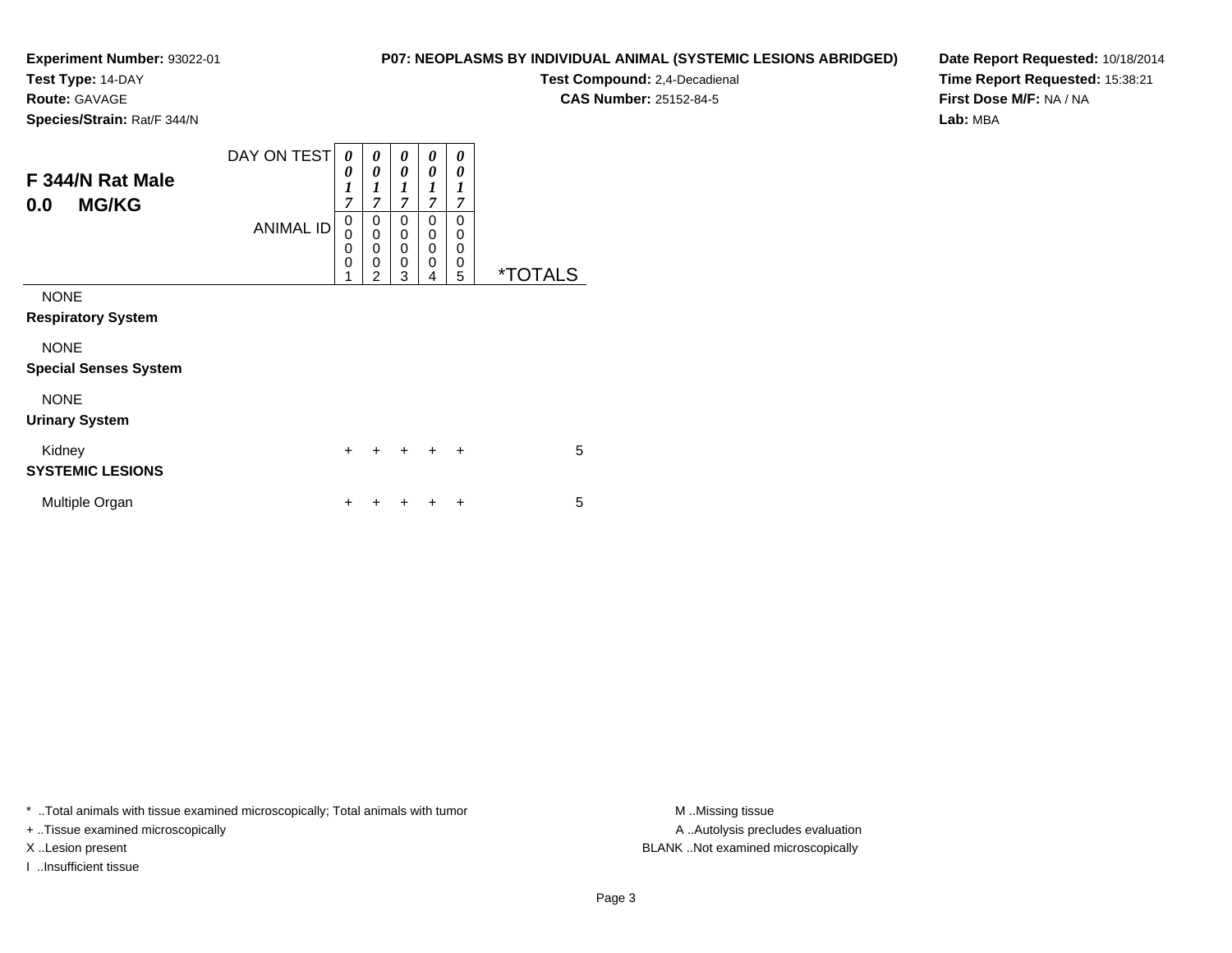|                                 | P07: NEOPLASMS BY INDIVIDUAL ANIMAL (SYSTEMIC LESIONS ABRIDGED)<br>Test Compound: 2,4-Decadienal<br><b>CAS Number: 25152-84-5</b> | Date Report Requested: 10/18/2014<br>Time Report Requested: 15:38:21<br>First Dose M/F: NA / NA<br>Lab: MBA |
|---------------------------------|-----------------------------------------------------------------------------------------------------------------------------------|-------------------------------------------------------------------------------------------------------------|
| DAY ON TEST<br><b>ANIMAL ID</b> | <i><b>*TOTALS</b></i>                                                                                                             |                                                                                                             |
|                                 |                                                                                                                                   |                                                                                                             |
|                                 |                                                                                                                                   |                                                                                                             |
|                                 |                                                                                                                                   |                                                                                                             |
|                                 |                                                                                                                                   |                                                                                                             |
|                                 |                                                                                                                                   |                                                                                                             |
|                                 |                                                                                                                                   |                                                                                                             |
|                                 |                                                                                                                                   |                                                                                                             |
|                                 |                                                                                                                                   |                                                                                                             |
|                                 |                                                                                                                                   |                                                                                                             |
|                                 |                                                                                                                                   |                                                                                                             |
|                                 |                                                                                                                                   |                                                                                                             |

\* ..Total animals with tissue examined microscopically; Total animals with tumor M..Missing tissue M

+ ..Tissue examined microscopically

I ..Insufficient tissue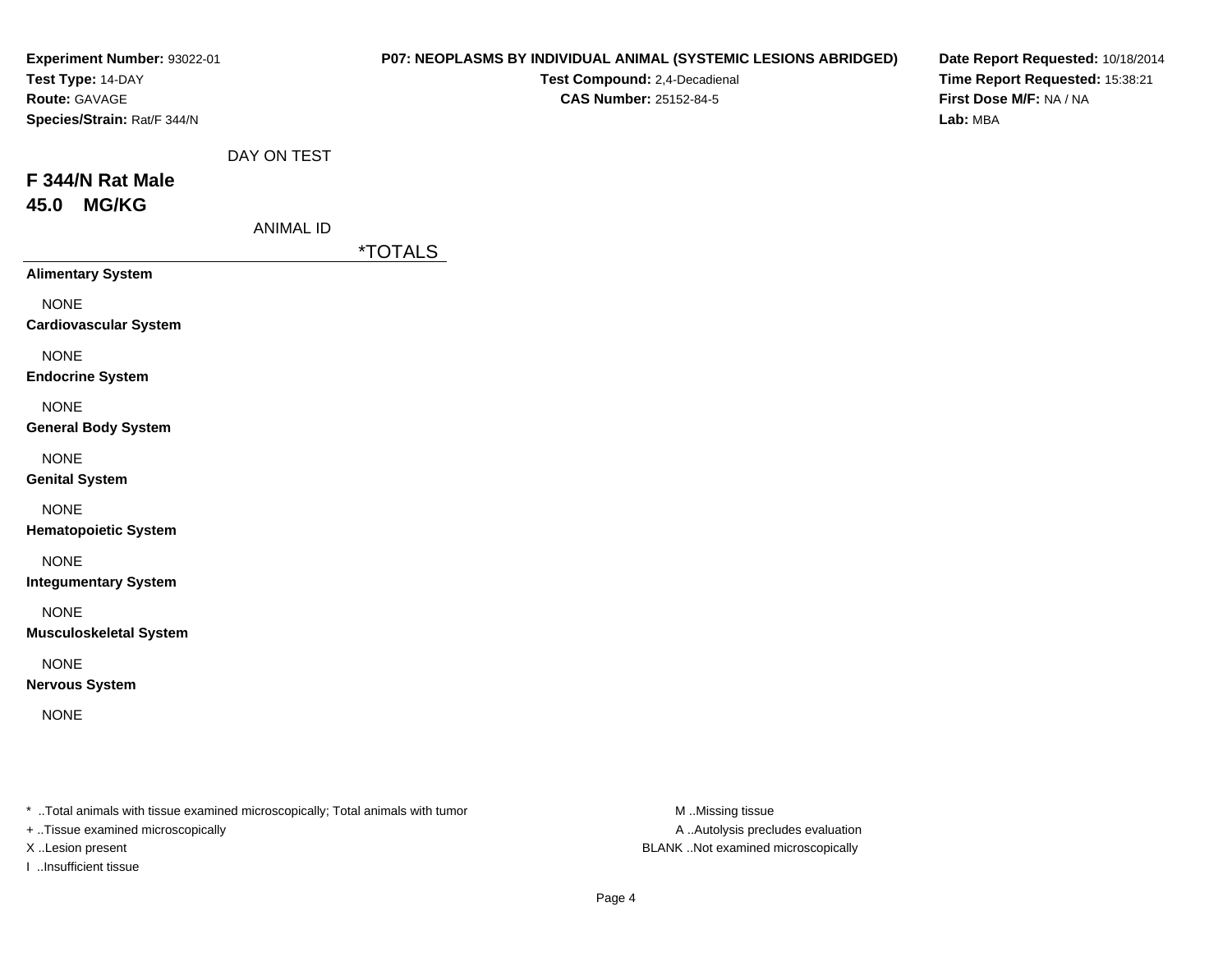| Experiment Number: 93022-01<br>Test Type: 14-DAY<br>Route: GAVAGE<br>Species/Strain: Rat/F 344/N |                  | P07: NEOPLASMS BY INDIVIDUAL ANIMAL (SYSTEMIC LESIONS ABRIDGED)<br>Test Compound: 2,4-Decadienal<br><b>CAS Number: 25152-84-5</b> | Date Report Requested: 10/18/2014<br>Time Report Requested: 15:38:21<br>First Dose M/F: NA / NA<br>Lab: MBA |
|--------------------------------------------------------------------------------------------------|------------------|-----------------------------------------------------------------------------------------------------------------------------------|-------------------------------------------------------------------------------------------------------------|
|                                                                                                  | DAY ON TEST      |                                                                                                                                   |                                                                                                             |
| F 344/N Rat Male<br><b>MG/KG</b><br>45.0                                                         |                  |                                                                                                                                   |                                                                                                             |
|                                                                                                  | <b>ANIMAL ID</b> |                                                                                                                                   |                                                                                                             |
|                                                                                                  |                  | <i><b>*TOTALS</b></i>                                                                                                             |                                                                                                             |
| <b>Respiratory System</b>                                                                        |                  |                                                                                                                                   |                                                                                                             |
| <b>NONE</b><br><b>Special Senses System</b>                                                      |                  |                                                                                                                                   |                                                                                                             |
| <b>NONE</b><br><b>Urinary System</b>                                                             |                  |                                                                                                                                   |                                                                                                             |
| <b>NONE</b><br><b>SYSTEMIC LESIONS</b>                                                           |                  |                                                                                                                                   |                                                                                                             |
| Multiple Organ                                                                                   |                  | 0                                                                                                                                 |                                                                                                             |

\* ..Total animals with tissue examined microscopically; Total animals with tumor M..Missing tissue M ..Missing tissue

+ ..Tissue examined microscopically

I ..Insufficient tissue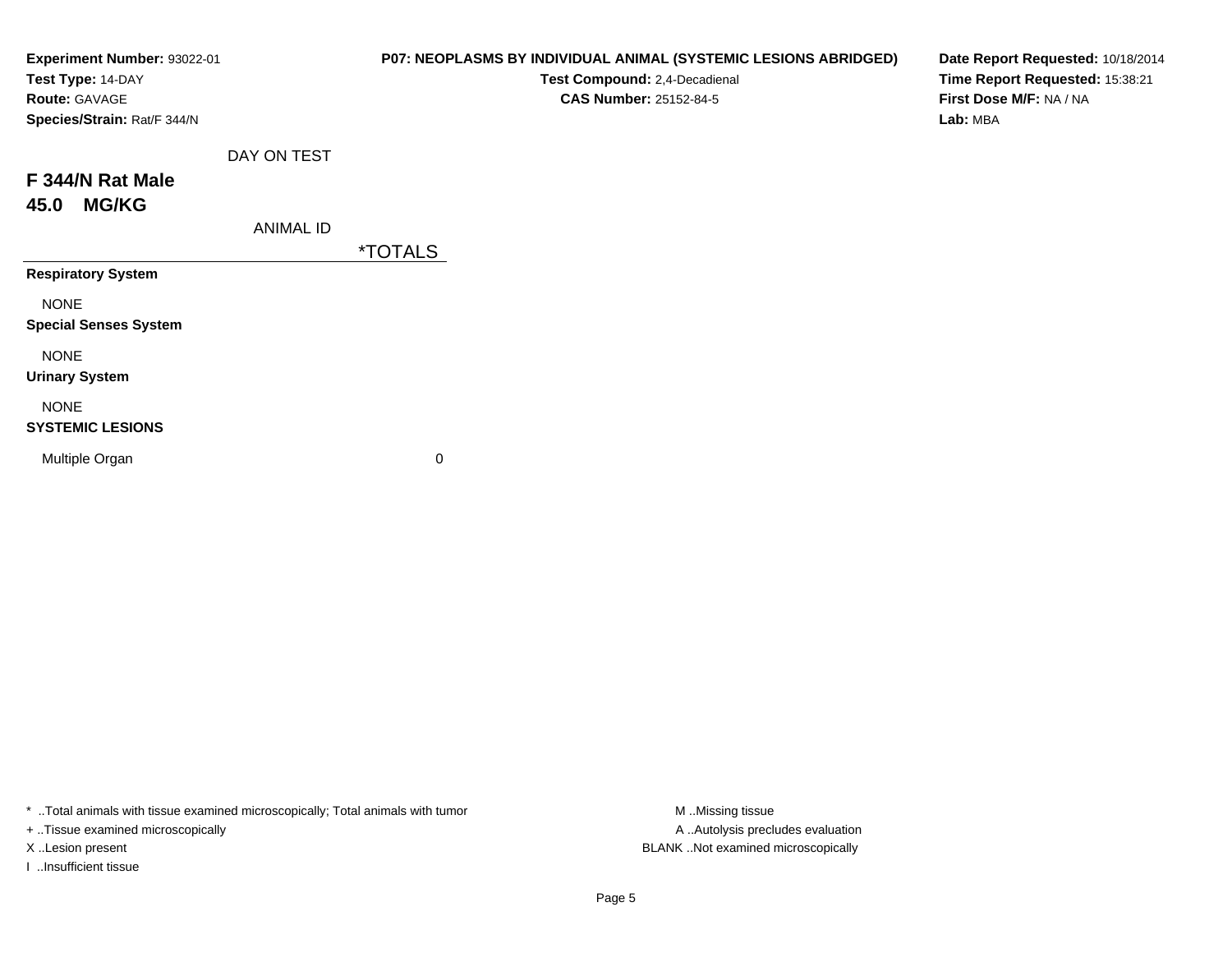| Experiment Number: 93022-01<br>Test Type: 14-DAY<br>Route: GAVAGE<br>Species/Strain: Rat/F 344/N |                                 | P07: NEOPLASMS BY INDIVIDUAL ANIMAL (SYSTEMIC LESIONS ABRIDGED)<br>Test Compound: 2,4-Decadienal<br>CAS Number: 25152-84-5 | Date Report Requested: 10/18/2014<br>Time Report Requested: 15:38:21<br>First Dose M/F: NA / NA<br>Lab: MBA |
|--------------------------------------------------------------------------------------------------|---------------------------------|----------------------------------------------------------------------------------------------------------------------------|-------------------------------------------------------------------------------------------------------------|
| F 344/N Rat Male<br>133.0 MG/KG                                                                  | DAY ON TEST<br><b>ANIMAL ID</b> | <i><b>*TOTALS</b></i>                                                                                                      |                                                                                                             |
| <b>Alimentary System</b>                                                                         |                                 |                                                                                                                            |                                                                                                             |
| <b>NONE</b><br><b>Cardiovascular System</b>                                                      |                                 |                                                                                                                            |                                                                                                             |
| <b>NONE</b><br><b>Endocrine System</b>                                                           |                                 |                                                                                                                            |                                                                                                             |
| <b>NONE</b><br><b>General Body System</b>                                                        |                                 |                                                                                                                            |                                                                                                             |
| <b>NONE</b><br><b>Genital System</b>                                                             |                                 |                                                                                                                            |                                                                                                             |
| <b>NONE</b><br><b>Hematopoietic System</b>                                                       |                                 |                                                                                                                            |                                                                                                             |
| <b>NONE</b><br><b>Integumentary System</b>                                                       |                                 |                                                                                                                            |                                                                                                             |
| <b>NONE</b><br><b>Musculoskeletal System</b>                                                     |                                 |                                                                                                                            |                                                                                                             |
| <b>NONE</b><br><b>Nervous System</b>                                                             |                                 |                                                                                                                            |                                                                                                             |
| <b>NONE</b>                                                                                      |                                 |                                                                                                                            |                                                                                                             |

\* ..Total animals with tissue examined microscopically; Total animals with tumor M..Missing tissue M

+ ..Tissue examined microscopically

I ..Insufficient tissue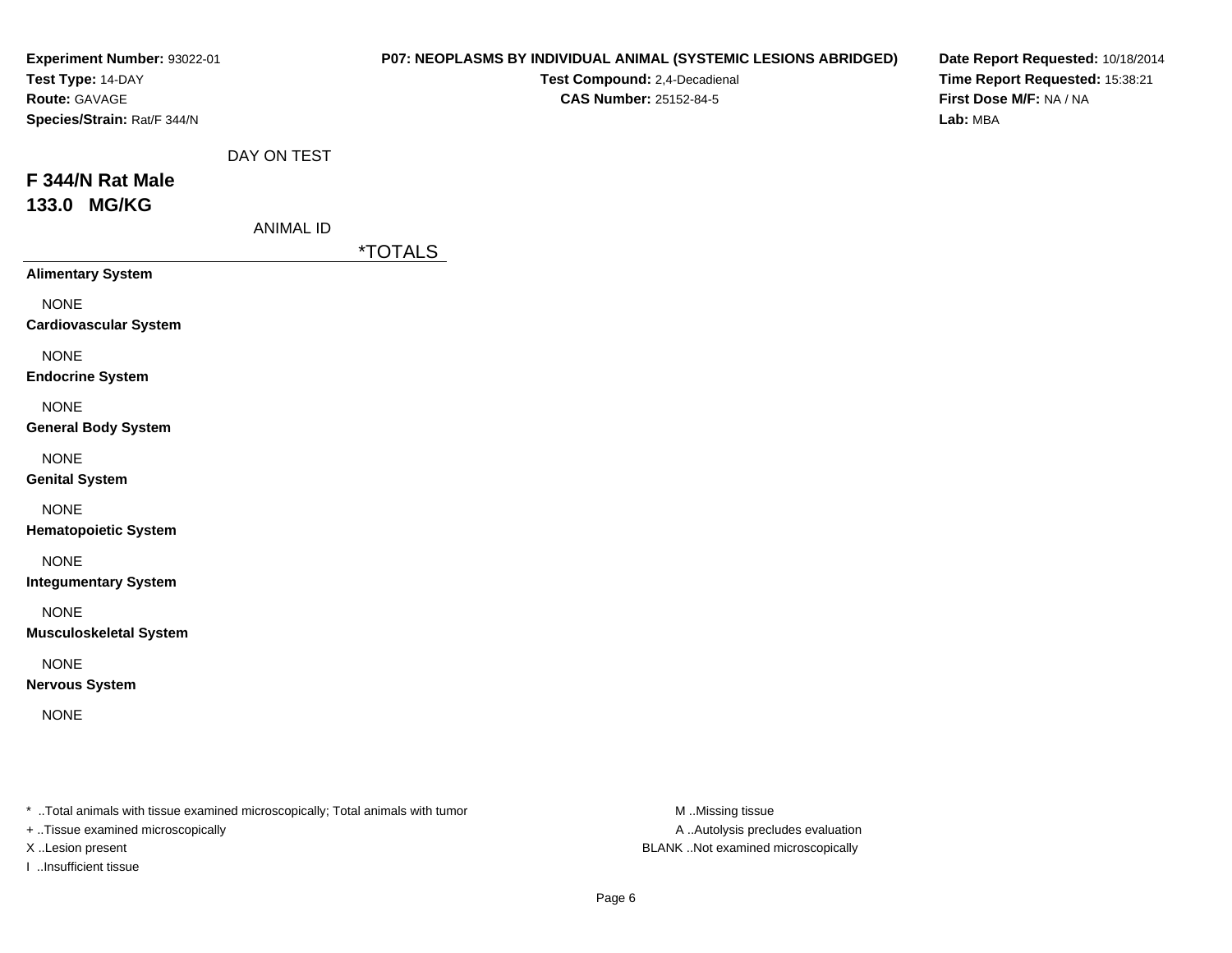| Experiment Number: 93022-01<br>Test Type: 14-DAY<br>Route: GAVAGE<br>Species/Strain: Rat/F 344/N |             | P07: NEOPLASMS BY INDIVIDUAL ANIMAL (SYSTEMIC LESIONS ABRIDGED)<br>Test Compound: 2,4-Decadienal<br><b>CAS Number: 25152-84-5</b> | Date Report Requested: 10/18/2014<br>Time Report Requested: 15:38:21<br>First Dose M/F: NA / NA<br>Lab: MBA |
|--------------------------------------------------------------------------------------------------|-------------|-----------------------------------------------------------------------------------------------------------------------------------|-------------------------------------------------------------------------------------------------------------|
|                                                                                                  | DAY ON TEST |                                                                                                                                   |                                                                                                             |
| F 344/N Rat Male<br>133.0 MG/KG                                                                  |             |                                                                                                                                   |                                                                                                             |
|                                                                                                  | ANIMAL ID   |                                                                                                                                   |                                                                                                             |
|                                                                                                  |             | <i><b>*TOTALS</b></i>                                                                                                             |                                                                                                             |
| <b>Respiratory System</b>                                                                        |             |                                                                                                                                   |                                                                                                             |
| <b>NONE</b><br><b>Special Senses System</b>                                                      |             |                                                                                                                                   |                                                                                                             |
| <b>NONE</b><br><b>Urinary System</b>                                                             |             |                                                                                                                                   |                                                                                                             |
| <b>NONE</b><br><b>SYSTEMIC LESIONS</b>                                                           |             |                                                                                                                                   |                                                                                                             |
| Multiple Organ                                                                                   |             | 0                                                                                                                                 |                                                                                                             |

\* ..Total animals with tissue examined microscopically; Total animals with tumor M..Missing tissue M ..Missing tissue

+ ..Tissue examined microscopically

I ..Insufficient tissue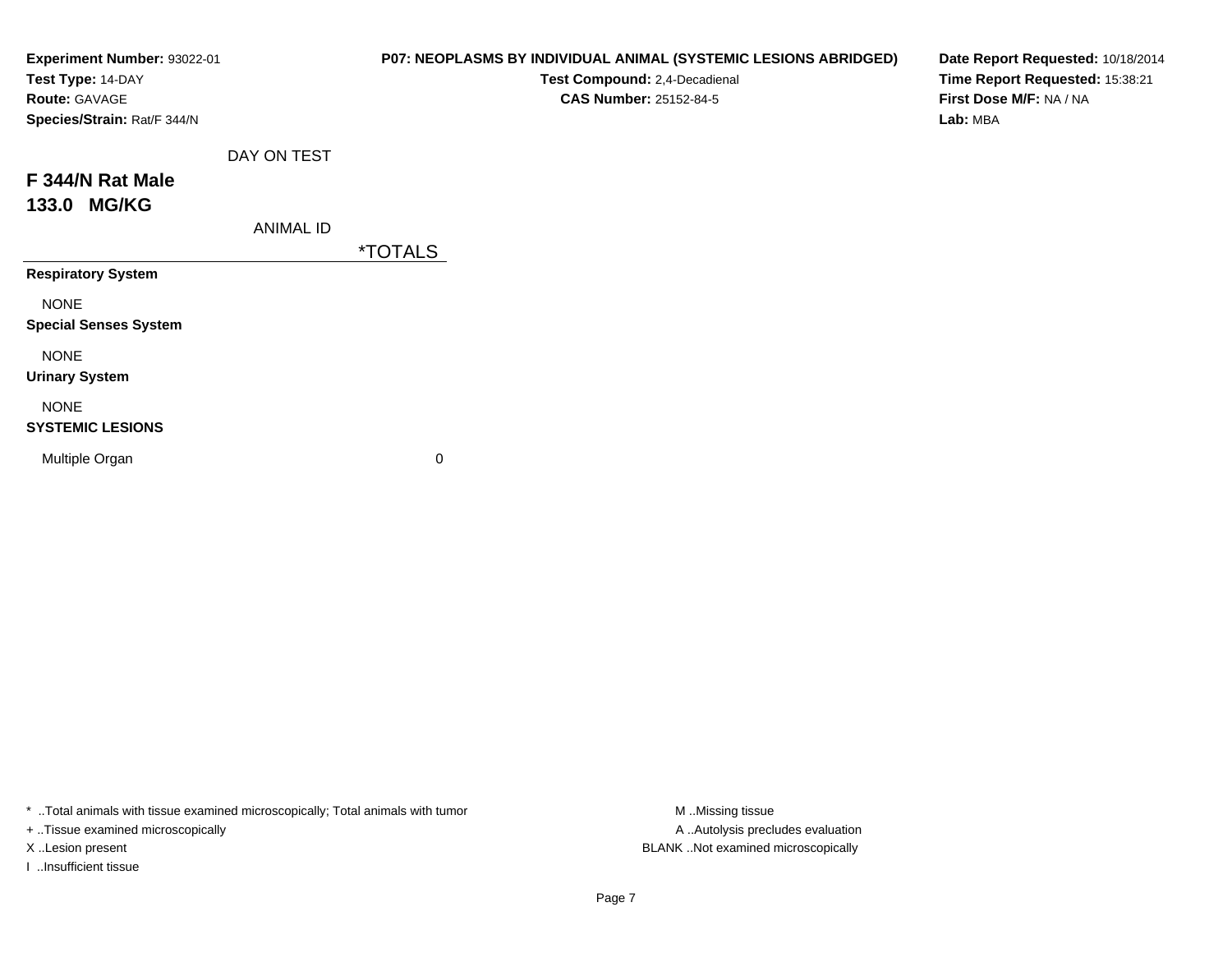**Test Type:** 14-DAY

**Route:** GAVAGE

**Species/Strain:** Rat/F 344/N

## **P07: NEOPLASMS BY INDIVIDUAL ANIMAL (SYSTEMIC LESIONS ABRIDGED)**

**Test Compound:** 2,4-Decadienal **CAS Number:** 25152-84-5

**Date Report Requested:** 10/18/2014**Time Report Requested:** 15:38:21**First Dose M/F:** NA / NA**Lab:** MBA

| F 344/N Rat Male<br>400.0 MG/KG                      | DAY ON TEST      | $\boldsymbol{\theta}$<br>0<br>1<br>7 | 0<br>0<br>1<br>7                                       | 0<br>0<br>1<br>7                          | 0<br>0<br>1<br>7      | 0<br>0<br>1<br>7                                             |                       |
|------------------------------------------------------|------------------|--------------------------------------|--------------------------------------------------------|-------------------------------------------|-----------------------|--------------------------------------------------------------|-----------------------|
|                                                      | <b>ANIMAL ID</b> | 0<br>0<br>0<br>1<br>6                | $\mathbf 0$<br>$\mathbf 0$<br>0<br>1<br>$\overline{7}$ | $\mathbf 0$<br>$\mathbf 0$<br>0<br>1<br>8 | 0<br>0<br>0<br>1<br>9 | $\mathbf 0$<br>0<br>0<br>$\overline{\mathbf{c}}$<br>$\Omega$ | <i><b>*TOTALS</b></i> |
| <b>Alimentary System</b>                             |                  |                                      |                                                        |                                           |                       |                                                              |                       |
| Stomach, Forestomach<br><b>Cardiovascular System</b> |                  | $\ddot{}$                            | +                                                      | $\ddot{}$                                 | $\ddot{}$             | $\ddot{}$                                                    | 5                     |
| <b>NONE</b><br><b>Endocrine System</b>               |                  |                                      |                                                        |                                           |                       |                                                              |                       |
| <b>NONE</b><br><b>General Body System</b>            |                  |                                      |                                                        |                                           |                       |                                                              |                       |
| <b>NONE</b><br><b>Genital System</b>                 |                  |                                      |                                                        |                                           |                       |                                                              |                       |
| <b>NONE</b><br><b>Hematopoietic System</b>           |                  |                                      |                                                        |                                           |                       |                                                              |                       |
| <b>NONE</b><br><b>Integumentary System</b>           |                  |                                      |                                                        |                                           |                       |                                                              |                       |
| <b>NONE</b><br><b>Musculoskeletal System</b>         |                  |                                      |                                                        |                                           |                       |                                                              |                       |
| <b>NONE</b><br><b>Nervous System</b>                 |                  |                                      |                                                        |                                           |                       |                                                              |                       |
| <b>NONE</b>                                          |                  |                                      |                                                        |                                           |                       |                                                              |                       |

\* ..Total animals with tissue examined microscopically; Total animals with tumor **M** . Missing tissue M ..Missing tissue

+ ..Tissue examined microscopically

I ..Insufficient tissue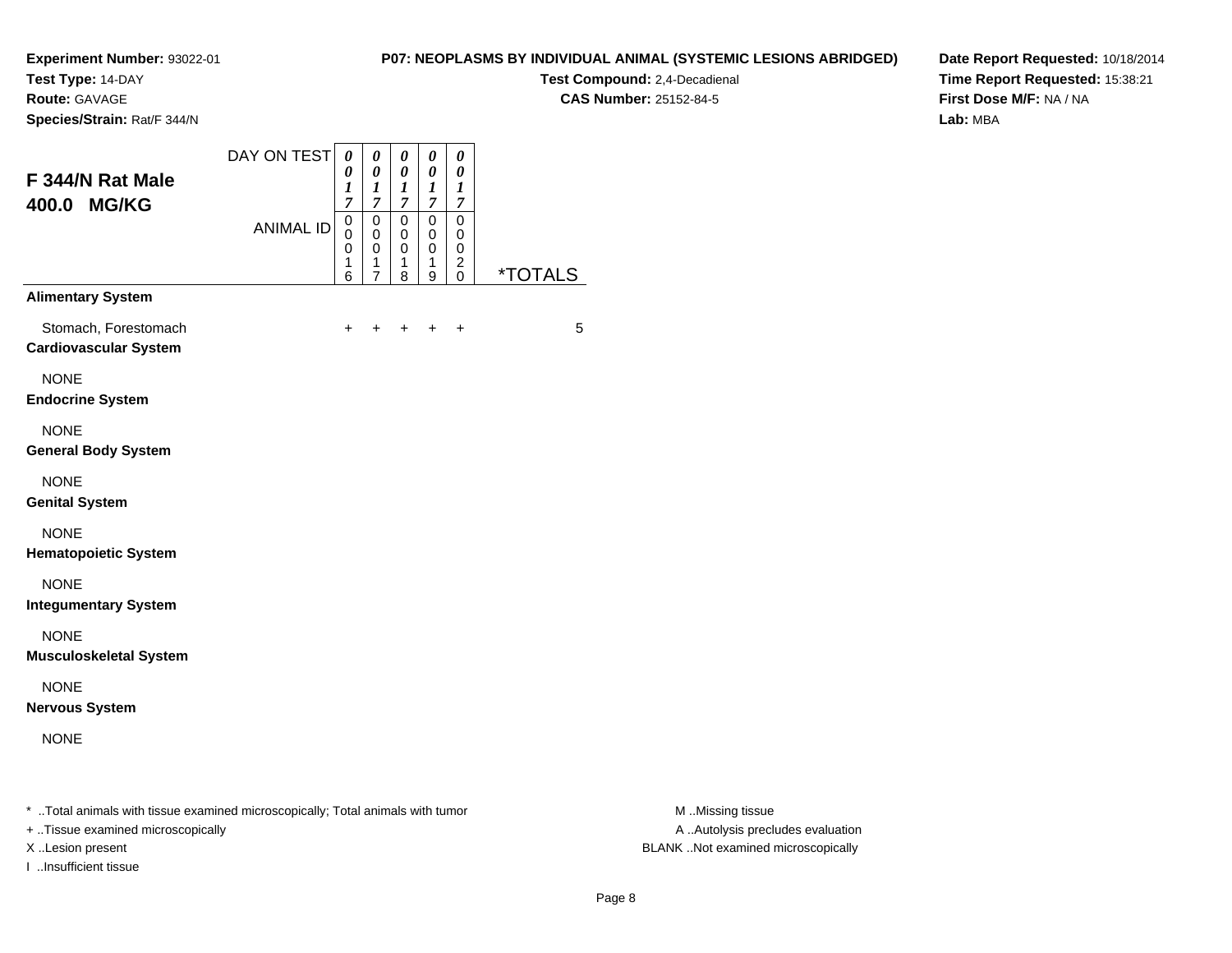**Test Type:** 14-DAY

**Route:** GAVAGE

**Species/Strain:** Rat/F 344/N

#### DAY ON TEST**F 344/N Rat Male400.0 MG/KG**ANIMAL ID*0 0 1 7*0<br>0<br>0<br>1 6*0 0 1 7*0<br>0<br>0<br>1 7*0 0 1 7* 0 0 0 1 8*0 0 1 7* 0 0 0 1 9*0 0 1 7* 00<br>0<br>0<br>0<br>0 0 \*TOTALS**Respiratory System**

NONE

#### **Special Senses System**

NONE

#### **Urinary System**

NONE

#### **SYSTEMIC LESIONS**

| Multiple Organ |  |  | + + + + + |  |  |  |  |
|----------------|--|--|-----------|--|--|--|--|
|----------------|--|--|-----------|--|--|--|--|

\* ..Total animals with tissue examined microscopically; Total animals with tumor **M** ..Missing tissue M ..Missing tissue

+ ..Tissue examined microscopically

I ..Insufficient tissue

**P07: NEOPLASMS BY INDIVIDUAL ANIMAL (SYSTEMIC LESIONS ABRIDGED)**

**Test Compound:** 2,4-Decadienal **CAS Number:** 25152-84-5

**Date Report Requested:** 10/18/2014**Time Report Requested:** 15:38:21**First Dose M/F:** NA / NA**Lab:** MBA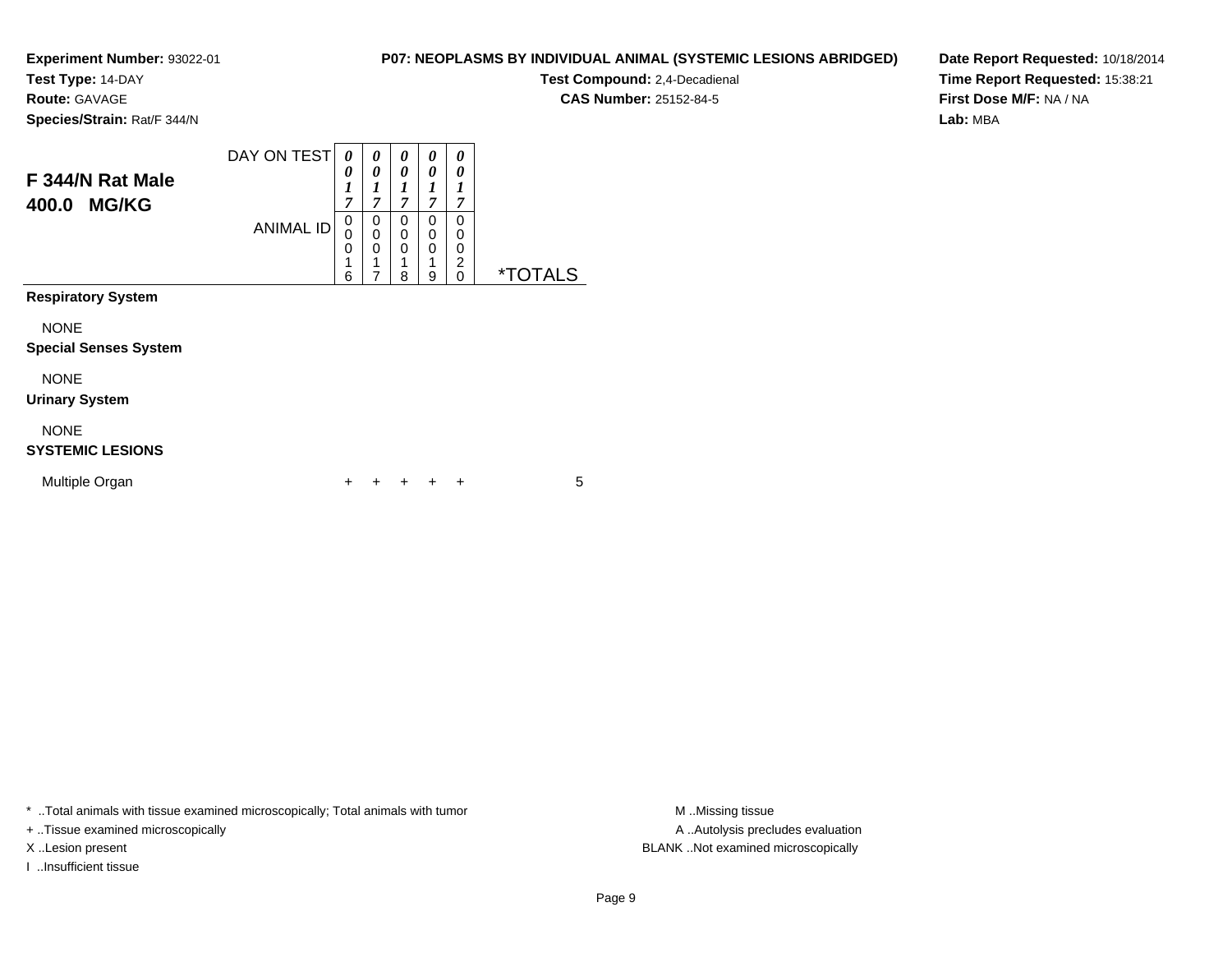**Test Type:** 14-DAY

**Route:** GAVAGE

**Species/Strain:** Rat/F 344/N

## **P07: NEOPLASMS BY INDIVIDUAL ANIMAL (SYSTEMIC LESIONS ABRIDGED)**

**Test Compound:** 2,4-Decadienal **CAS Number:** 25152-84-5

**Date Report Requested:** 10/18/2014**Time Report Requested:** 15:38:21**First Dose M/F:** NA / NA**Lab:** MBA

| F 344/N Rat Male<br>1200.0 MG/KG                                               | DAY ON TEST      | 0<br>$\boldsymbol{\theta}$<br>1<br>$\overline{7}$ | 0<br>$\boldsymbol{\theta}$<br>1<br>$\overline{7}$ | 0<br>$\boldsymbol{\theta}$<br>1<br>$\overline{7}$ | 0<br>0<br>1<br>$\overline{7}$                                      | 0<br>0<br>$\boldsymbol{l}$<br>$\overline{7}$ |                       |
|--------------------------------------------------------------------------------|------------------|---------------------------------------------------|---------------------------------------------------|---------------------------------------------------|--------------------------------------------------------------------|----------------------------------------------|-----------------------|
|                                                                                | <b>ANIMAL ID</b> | 0<br>0<br>0<br>$\overline{c}$<br>1                | $\pmb{0}$<br>0<br>$\pmb{0}$<br>$\frac{2}{2}$      | 0<br>0<br>0<br>$\frac{2}{3}$                      | $\mathbf 0$<br>0<br>0<br>$\overline{\mathbf{c}}$<br>$\overline{4}$ | $\mathbf 0$<br>0<br>0<br>$\frac{2}{5}$       | <i><b>*TOTALS</b></i> |
| <b>Alimentary System</b>                                                       |                  |                                                   |                                                   |                                                   |                                                                    |                                              |                       |
| Liver<br>Stomach, Forestomach<br><b>Cardiovascular System</b>                  |                  | $\ddot{}$<br>$+$                                  | $\pm$<br>$+$                                      | $\ddot{}$                                         | $\ddot{}$<br>$+$ $+$                                               | +<br>$\ddot{}$                               | 5<br>5                |
| <b>NONE</b><br><b>Endocrine System</b>                                         |                  |                                                   |                                                   |                                                   |                                                                    |                                              |                       |
| <b>NONE</b><br><b>General Body System</b>                                      |                  |                                                   |                                                   |                                                   |                                                                    |                                              |                       |
| <b>NONE</b><br><b>Genital System</b>                                           |                  |                                                   |                                                   |                                                   |                                                                    |                                              |                       |
| <b>NONE</b><br><b>Hematopoietic System</b>                                     |                  |                                                   |                                                   |                                                   |                                                                    |                                              |                       |
| <b>NONE</b><br><b>Integumentary System</b>                                     |                  |                                                   |                                                   |                                                   |                                                                    |                                              |                       |
| <b>NONE</b><br><b>Musculoskeletal System</b>                                   |                  |                                                   |                                                   |                                                   |                                                                    |                                              |                       |
| <b>NONE</b><br><b>Nervous System</b>                                           |                  |                                                   |                                                   |                                                   |                                                                    |                                              |                       |
| * Total animals with tissue examined microscopically; Total animals with tumor |                  |                                                   |                                                   |                                                   |                                                                    |                                              |                       |

+ ..Tissue examined microscopically

I ..Insufficient tissue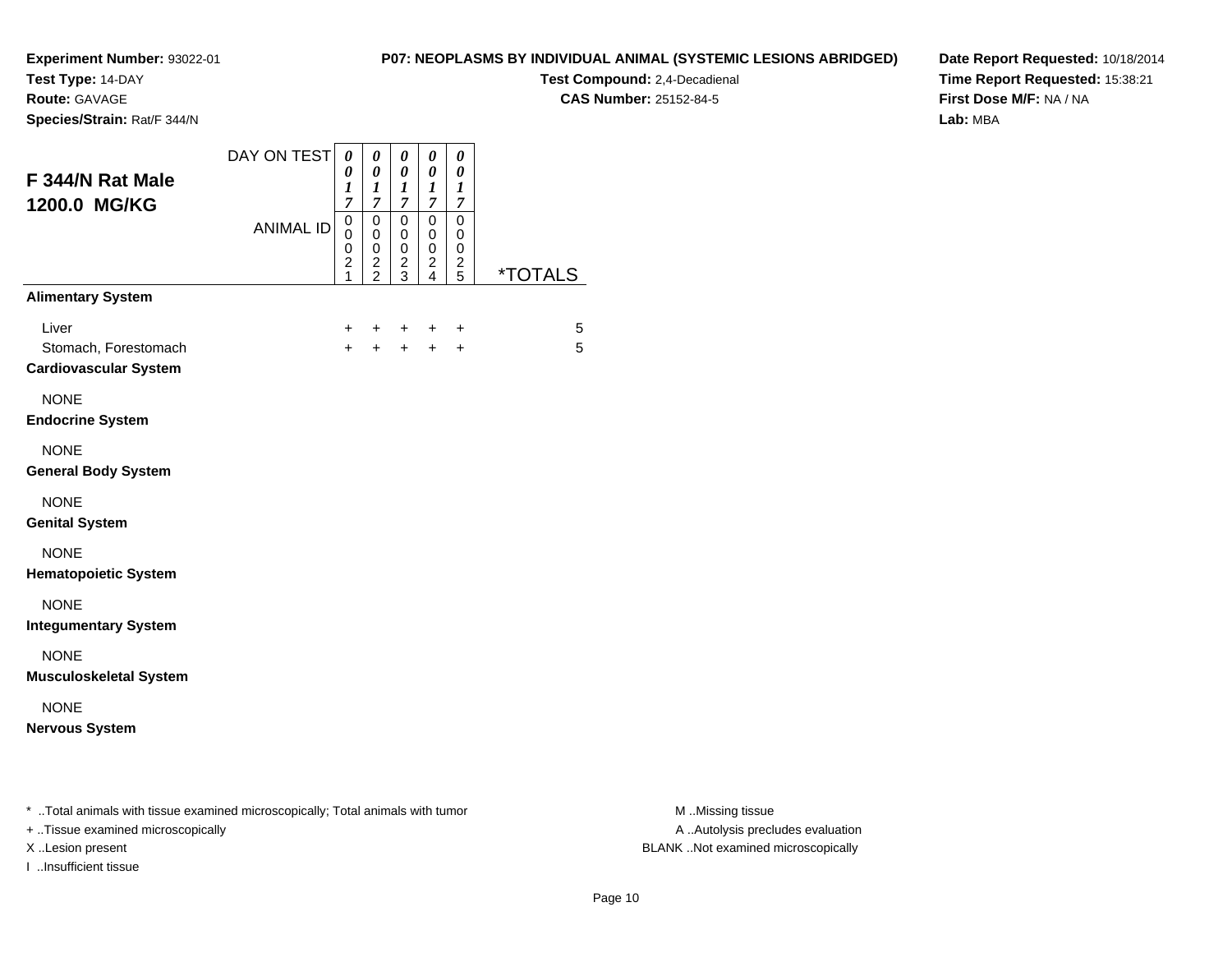**Test Type:** 14-DAY

**Route:** GAVAGE

**Species/Strain:** Rat/F 344/N

# **P07: NEOPLASMS BY INDIVIDUAL ANIMAL (SYSTEMIC LESIONS ABRIDGED)**

**Test Compound:** 2,4-Decadienal **CAS Number:** 25152-84-5

**Date Report Requested:** 10/18/2014**Time Report Requested:** 15:38:21**First Dose M/F:** NA / NA**Lab:** MBA

| F 344/N Rat Male<br>1200.0 MG/KG            | DAY ON TEST<br><b>ANIMAL ID</b> | 0<br>0<br>$\boldsymbol{l}$<br>7<br>0<br>$\mathbf 0$<br>$\mathbf 0$<br>$\overline{2}$<br>1 | 0<br>$\boldsymbol{\theta}$<br>1<br>$\overline{7}$<br>0<br>0<br>0<br>$\overline{2}$<br>$\overline{2}$ | 0<br>0<br>$\boldsymbol{l}$<br>7<br>0<br>0<br>0<br>$\overline{2}$<br>3 | 0<br>0<br>1<br>$\overline{7}$<br>0<br>0<br>0<br>$\overline{c}$<br>4 | 0<br>0<br>1<br>7<br>0<br>0<br>0<br>$\overline{c}$<br>5 | <i><b>*TOTALS</b></i> |
|---------------------------------------------|---------------------------------|-------------------------------------------------------------------------------------------|------------------------------------------------------------------------------------------------------|-----------------------------------------------------------------------|---------------------------------------------------------------------|--------------------------------------------------------|-----------------------|
| <b>NONE</b><br><b>Respiratory System</b>    |                                 |                                                                                           |                                                                                                      |                                                                       |                                                                     |                                                        |                       |
| <b>NONE</b><br><b>Special Senses System</b> |                                 |                                                                                           |                                                                                                      |                                                                       |                                                                     |                                                        |                       |
| <b>NONE</b><br><b>Urinary System</b>        |                                 |                                                                                           |                                                                                                      |                                                                       |                                                                     |                                                        |                       |
| Kidney<br><b>SYSTEMIC LESIONS</b>           |                                 | $\ddot{}$                                                                                 |                                                                                                      | $\div$                                                                | $\ddot{}$                                                           | $\ddot{}$                                              | 5                     |
| Multiple Organ                              |                                 | +                                                                                         |                                                                                                      |                                                                       |                                                                     | ÷                                                      | 5                     |

\* ..Total animals with tissue examined microscopically; Total animals with tumor **M** . Missing tissue M ..Missing tissue

+ ..Tissue examined microscopically

I ..Insufficient tissue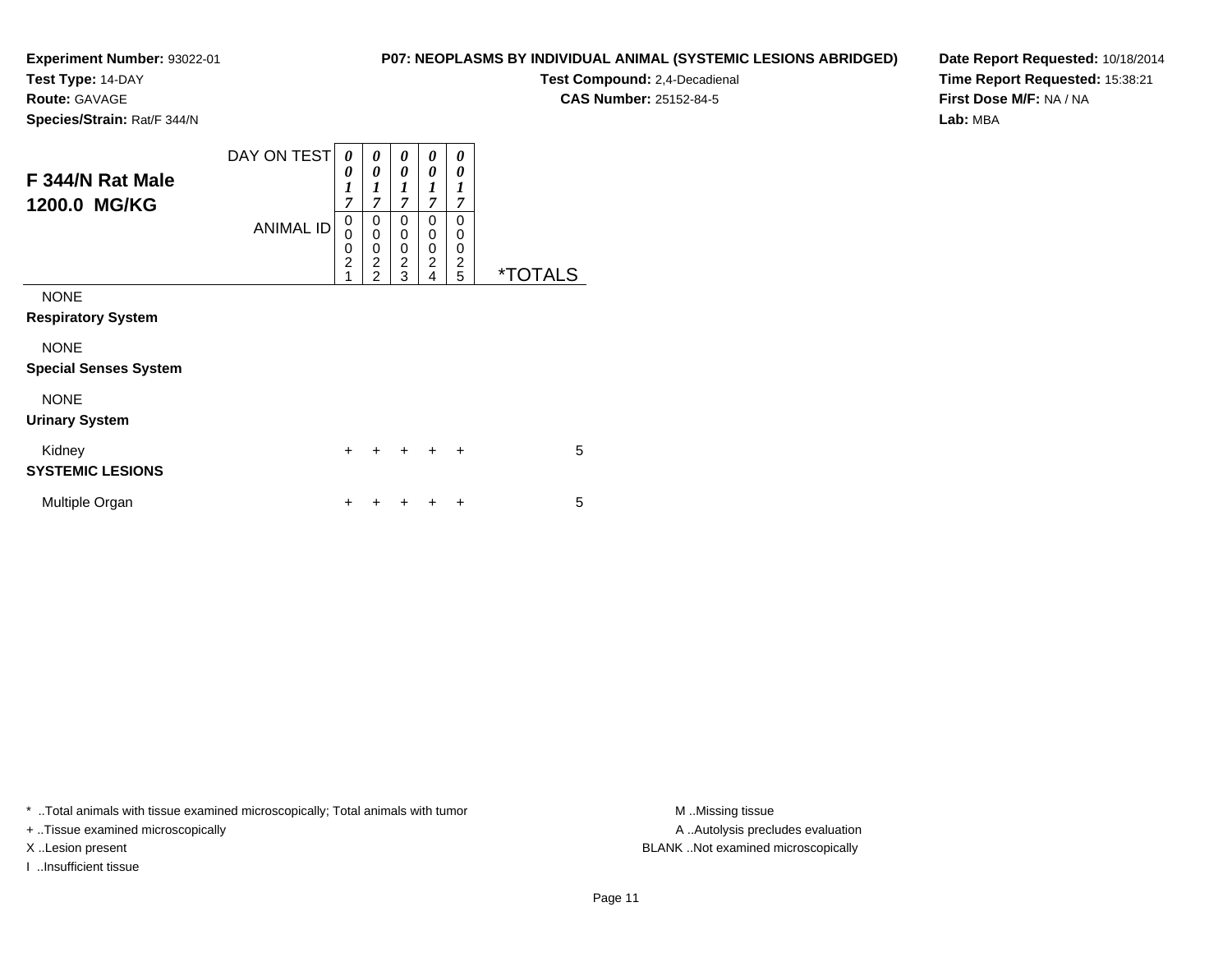**Test Type:** 14-DAY

**Route:** GAVAGE

**Species/Strain:** Rat/F 344/N

#### **P07: NEOPLASMS BY INDIVIDUAL ANIMAL (SYSTEMIC LESIONS ABRIDGED)**

**Test Compound:** 2,4-Decadienal **CAS Number:** 25152-84-5

**Date Report Requested:** 10/18/2014**Time Report Requested:** 15:38:21**First Dose M/F:** NA / NA**Lab:** MBA

| F 344/N Rat Male<br>3600.0 MG/KG           | DAY ON TEST<br><b>ANIMAL ID</b> | 0<br>0<br>0<br>$\overline{\mathbf{3}}$<br>$\mathbf 0$<br>0<br>0<br>$\overline{c}$<br>6 | 0<br>$\boldsymbol{\theta}$<br>$\boldsymbol{\theta}$<br>$\overline{2}$<br>$\mathbf 0$<br>$\mathbf 0$<br>$\mathbf 0$<br>$\frac{2}{7}$ | 0<br>$\boldsymbol{\theta}$<br>0<br>$\overline{\mathbf{3}}$<br>$\mathbf 0$<br>0<br>0<br>$\overline{c}$<br>8 | 0<br>0<br>0<br>$\overline{2}$<br>0<br>0<br>0<br>$\overline{c}$<br>9 | 0<br>0<br>0<br>3<br>$\Omega$<br>0<br>0<br>3<br>$\Omega$ | <i><b>*TOTALS</b></i> |
|--------------------------------------------|---------------------------------|----------------------------------------------------------------------------------------|-------------------------------------------------------------------------------------------------------------------------------------|------------------------------------------------------------------------------------------------------------|---------------------------------------------------------------------|---------------------------------------------------------|-----------------------|
| <b>Alimentary System</b>                   |                                 |                                                                                        |                                                                                                                                     |                                                                                                            |                                                                     |                                                         |                       |
| Intestine Small, Ileum                     |                                 |                                                                                        |                                                                                                                                     |                                                                                                            | A                                                                   |                                                         | 0                     |
| Liver                                      |                                 | $\ddot{}$                                                                              | +                                                                                                                                   | $\ddot{}$                                                                                                  | $+$                                                                 | $\ddot{}$                                               | 5                     |
| Stomach, Forestomach                       |                                 | $+$                                                                                    | $+$                                                                                                                                 | $+$                                                                                                        | $+$                                                                 | $\ddot{}$                                               | 5                     |
| Stomach, Glandular                         |                                 | +                                                                                      |                                                                                                                                     |                                                                                                            |                                                                     |                                                         | 1                     |
| <b>Cardiovascular System</b>               |                                 |                                                                                        |                                                                                                                                     |                                                                                                            |                                                                     |                                                         |                       |
| <b>NONE</b><br><b>Endocrine System</b>     |                                 |                                                                                        |                                                                                                                                     |                                                                                                            |                                                                     |                                                         |                       |
| <b>NONE</b><br><b>General Body System</b>  |                                 |                                                                                        |                                                                                                                                     |                                                                                                            |                                                                     |                                                         |                       |
| <b>NONE</b><br><b>Genital System</b>       |                                 |                                                                                        |                                                                                                                                     |                                                                                                            |                                                                     |                                                         |                       |
| <b>NONE</b><br><b>Hematopoietic System</b> |                                 |                                                                                        |                                                                                                                                     |                                                                                                            |                                                                     |                                                         |                       |
| Thymus<br><b>Integumentary System</b>      |                                 | $\ddot{}$                                                                              |                                                                                                                                     |                                                                                                            |                                                                     |                                                         | 1                     |
| Skin<br><b>Musculoskeletal System</b>      |                                 |                                                                                        | +                                                                                                                                   |                                                                                                            | M                                                                   |                                                         | 1                     |

\* ..Total animals with tissue examined microscopically; Total animals with tumor **M** . Missing tissue M ..Missing tissue

+ ..Tissue examined microscopically

I ..Insufficient tissue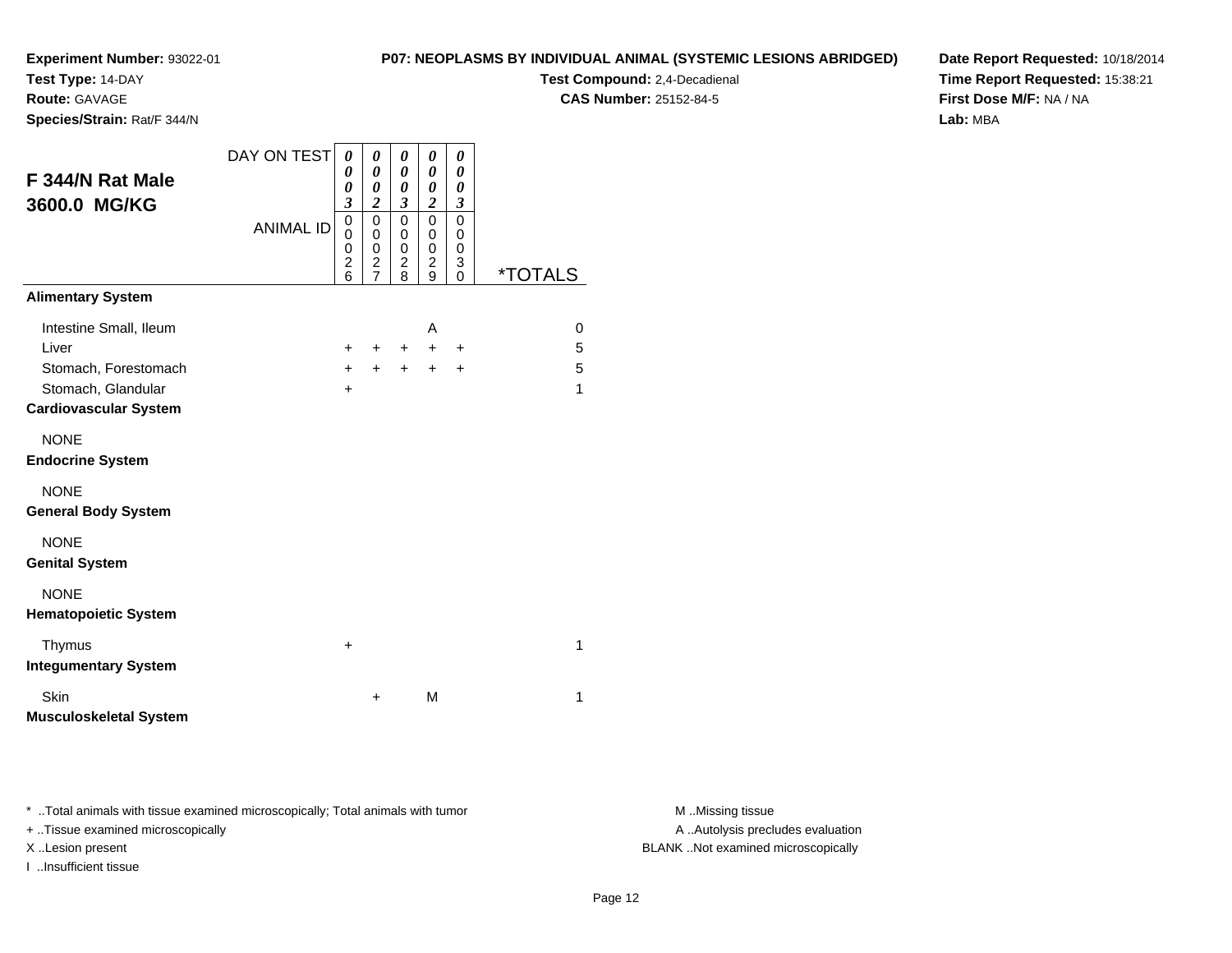**Test Type:** 14-DAY

**Route:** GAVAGE

**Species/Strain:** Rat/F 344/N

## **P07: NEOPLASMS BY INDIVIDUAL ANIMAL (SYSTEMIC LESIONS ABRIDGED)**

**Test Compound:** 2,4-Decadienal **CAS Number:** 25152-84-5

**Date Report Requested:** 10/18/2014**Time Report Requested:** 15:38:21**First Dose M/F:** NA / NA**Lab:** MBA

|                                             | DAY ON TEST | 0<br>0                                                         | 0<br>0                                               | 0<br>0                               | 0<br>0                                      | 0<br>0                          |                             |
|---------------------------------------------|-------------|----------------------------------------------------------------|------------------------------------------------------|--------------------------------------|---------------------------------------------|---------------------------------|-----------------------------|
| F 344/N Rat Male<br>3600.0 MG/KG            |             | 0<br>3                                                         | 0<br>2                                               | 0<br>$\boldsymbol{\beta}$            | 0<br>2                                      | 0<br>$\boldsymbol{\beta}$       |                             |
|                                             | ANIMAL ID   | 0<br>$\mathbf 0$<br>$\begin{array}{c} 0 \\ 2 \\ 6 \end{array}$ | $\pmb{0}$<br>$\pmb{0}$<br>$\pmb{0}$<br>$\frac{2}{7}$ | 0<br>0<br>$\pmb{0}$<br>$\frac{2}{8}$ | 0<br>0<br>0<br>$\overline{\mathbf{c}}$<br>9 | $\mathbf 0$<br>0<br>0<br>3<br>0 | <i><b>*TOTALS</b></i>       |
| <b>NONE</b><br>Nervous System               |             |                                                                |                                                      |                                      |                                             |                                 |                             |
| <b>NONE</b><br><b>Respiratory System</b>    |             |                                                                |                                                      |                                      |                                             |                                 |                             |
| <b>NONE</b><br><b>Special Senses System</b> |             |                                                                |                                                      |                                      |                                             |                                 |                             |
| <b>NONE</b><br><b>Urinary System</b>        |             |                                                                |                                                      |                                      |                                             |                                 |                             |
| Kidney<br><b>SYSTEMIC LESIONS</b>           |             | $\ddot{}$                                                      | ÷                                                    | $+$                                  | $+$                                         | A                               | $\overline{4}$              |
| Multiple Organ                              |             | +                                                              |                                                      |                                      | ٠                                           | $\ddot{}$                       | 5<br>***END OF MALE DATA*** |

\* ..Total animals with tissue examined microscopically; Total animals with tumor **M** . Missing tissue M ..Missing tissue

+ ..Tissue examined microscopically

I ..Insufficient tissue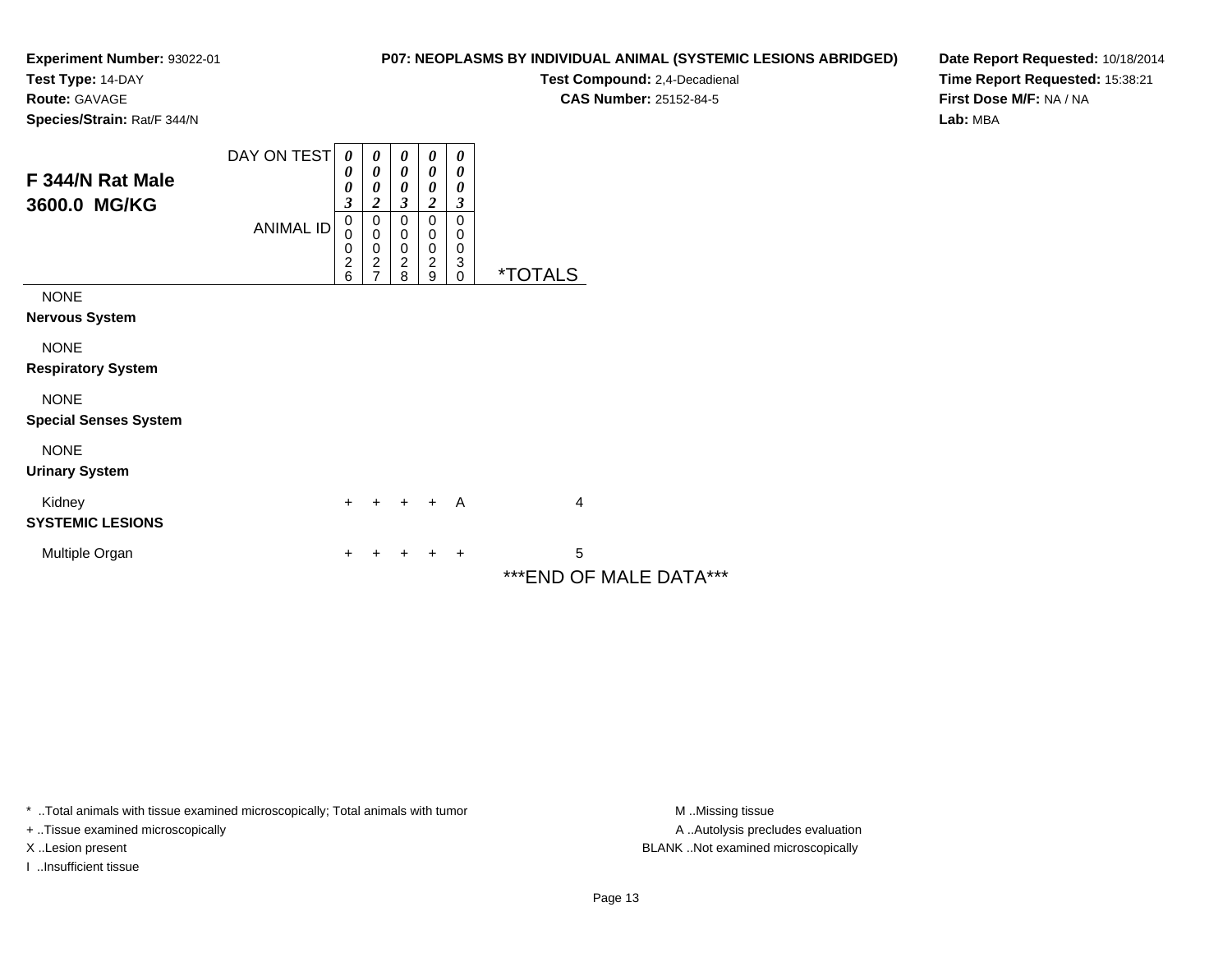**Test Type:** 14-DAY

**Route:** GAVAGE

**Species/Strain:** Rat/F 344/N

## **P07: NEOPLASMS BY INDIVIDUAL ANIMAL (SYSTEMIC LESIONS ABRIDGED)**

**Test Compound:** 2,4-Decadienal **CAS Number:** 25152-84-5

**Date Report Requested:** 10/18/2014**Time Report Requested:** 15:38:21**First Dose M/F:** NA / NA**Lab:** MBA

| F 344/N Rat Female<br><b>MG/KG</b><br>0.0                     | DAY ON TEST      | 0<br>0<br>$\boldsymbol{l}$<br>7                | 0<br>$\pmb{\theta}$<br>$\boldsymbol{l}$<br>$\boldsymbol{7}$ | 0<br>$\pmb{\theta}$<br>$\boldsymbol{l}$<br>$\boldsymbol{7}$ | 0<br>0<br>1<br>$\overline{7}$   | 0<br>$\pmb{\theta}$<br>$\boldsymbol{l}$<br>$\overline{7}$ |                       |
|---------------------------------------------------------------|------------------|------------------------------------------------|-------------------------------------------------------------|-------------------------------------------------------------|---------------------------------|-----------------------------------------------------------|-----------------------|
|                                                               | <b>ANIMAL ID</b> | $\mathbf 0$<br>0<br>$\boldsymbol{0}$<br>3<br>1 | $\mathbf 0$<br>0<br>0<br>$\frac{3}{2}$                      | 0<br>0<br>$\mathbf 0$<br>$\frac{3}{3}$                      | $\mathbf 0$<br>0<br>0<br>3<br>4 | $\Omega$<br>0<br>0<br>$\frac{3}{5}$                       | <i><b>*TOTALS</b></i> |
| <b>Alimentary System</b>                                      |                  |                                                |                                                             |                                                             |                                 |                                                           |                       |
| Liver<br>Stomach, Forestomach<br><b>Cardiovascular System</b> |                  | +<br>$\ddot{}$                                 | $\pm$<br>$+$                                                | $\pm$<br>$+$ $-$                                            | ÷<br>$+$                        | $\ddot{}$<br>$\ddot{}$                                    | 5<br>5                |
| <b>NONE</b><br><b>Endocrine System</b>                        |                  |                                                |                                                             |                                                             |                                 |                                                           |                       |
| <b>NONE</b><br><b>General Body System</b>                     |                  |                                                |                                                             |                                                             |                                 |                                                           |                       |
| <b>NONE</b><br><b>Genital System</b>                          |                  |                                                |                                                             |                                                             |                                 |                                                           |                       |
| <b>NONE</b><br><b>Hematopoietic System</b>                    |                  |                                                |                                                             |                                                             |                                 |                                                           |                       |
| <b>NONE</b><br><b>Integumentary System</b>                    |                  |                                                |                                                             |                                                             |                                 |                                                           |                       |
| <b>NONE</b><br><b>Musculoskeletal System</b>                  |                  |                                                |                                                             |                                                             |                                 |                                                           |                       |
| <b>NONE</b><br><b>Nervous System</b>                          |                  |                                                |                                                             |                                                             |                                 |                                                           |                       |

+ ..Tissue examined microscopically

I ..Insufficient tissue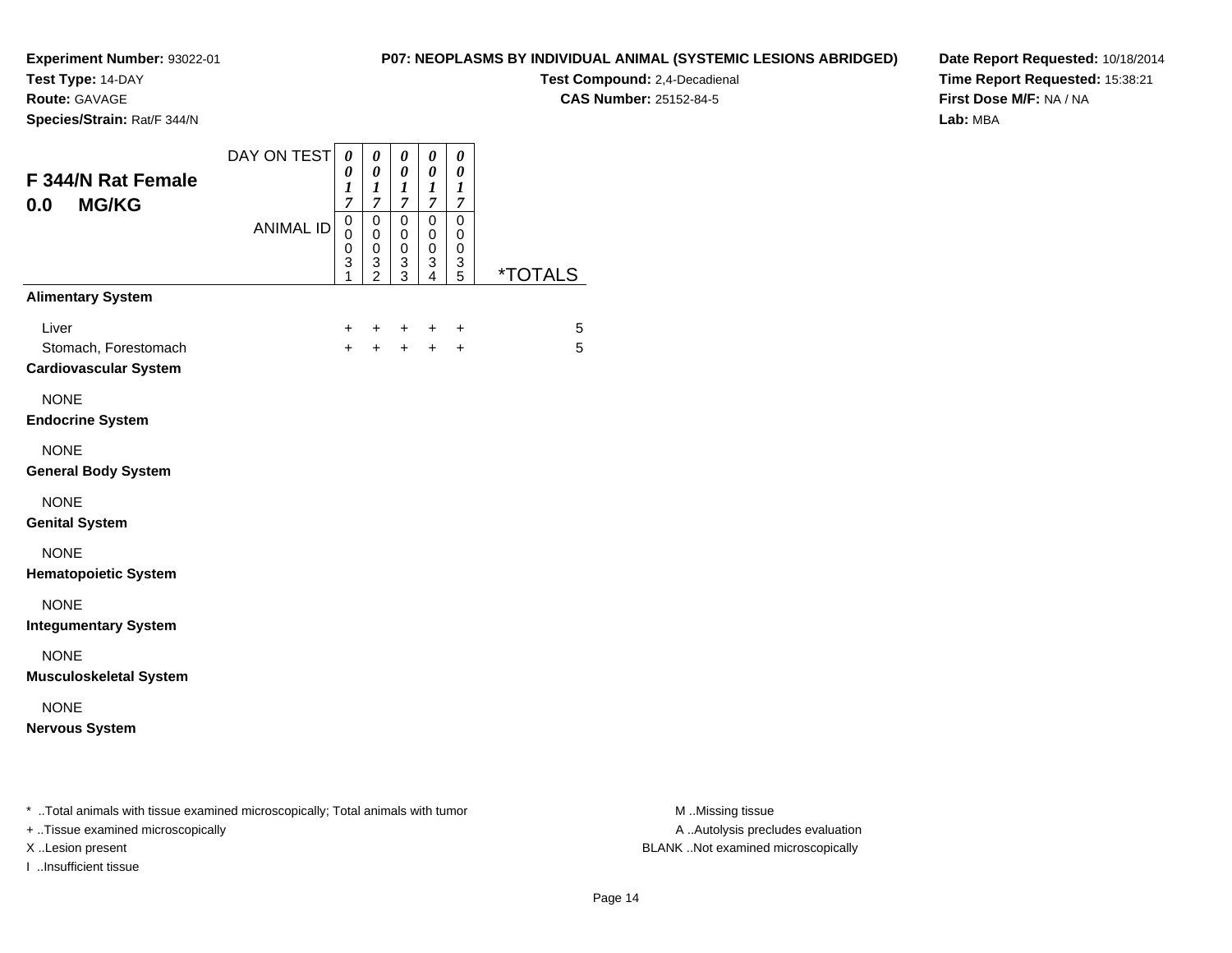**Test Type:** 14-DAY

**Route:** GAVAGE

**Species/Strain:** Rat/F 344/N

| P07: NEOPLASMS BY INDIVIDUAL ANIMAL (SYSTEMIC LESIONS ABRIDGED) |  |
|-----------------------------------------------------------------|--|
|-----------------------------------------------------------------|--|

**Test Compound:** 2,4-Decadienal

**CAS Number:** 25152-84-5

**Date Report Requested:** 10/18/2014**Time Report Requested:** 15:38:21**First Dose M/F:** NA / NA**Lab:** MBA

| <b>F344/N Rat Female</b><br><b>MG/KG</b><br>0.0 | DAY ON TEST<br><b>ANIMAL ID</b> | 0<br>0<br>$\boldsymbol{l}$<br>$\overline{7}$<br>0<br>0<br>$\frac{0}{3}$ | 0<br>0<br>1<br>$\overline{7}$<br>0<br>$\mathbf 0$<br>0<br>$\overline{3}$ | 0<br>0<br>$\boldsymbol{l}$<br>$\overline{7}$<br>0<br>0<br>$\pmb{0}$<br>3 | 0<br>0<br>1<br>$\overline{7}$<br>0<br>0<br>0<br>3 | 0<br>0<br>1<br>7<br>$\Omega$<br>0<br>0<br>3 |                       |
|-------------------------------------------------|---------------------------------|-------------------------------------------------------------------------|--------------------------------------------------------------------------|--------------------------------------------------------------------------|---------------------------------------------------|---------------------------------------------|-----------------------|
| <b>NONE</b>                                     |                                 | 1                                                                       | $\overline{2}$                                                           | 3                                                                        | $\overline{4}$                                    | 5                                           | <i><b>*TOTALS</b></i> |
| <b>Respiratory System</b>                       |                                 |                                                                         |                                                                          |                                                                          |                                                   |                                             |                       |
| <b>NONE</b><br><b>Special Senses System</b>     |                                 |                                                                         |                                                                          |                                                                          |                                                   |                                             |                       |
| <b>NONE</b><br><b>Urinary System</b>            |                                 |                                                                         |                                                                          |                                                                          |                                                   |                                             |                       |
| Kidney<br><b>SYSTEMIC LESIONS</b>               |                                 | $\ddot{}$                                                               | +                                                                        | $\ddot{}$                                                                | $\ddot{}$                                         | $\ddot{}$                                   | 5                     |
| Multiple Organ                                  |                                 | ٠                                                                       |                                                                          |                                                                          |                                                   | ÷                                           | 5                     |

\* ..Total animals with tissue examined microscopically; Total animals with tumor **M** ..Missing tissue M ..Missing tissue

+ ..Tissue examined microscopically

I ..Insufficient tissue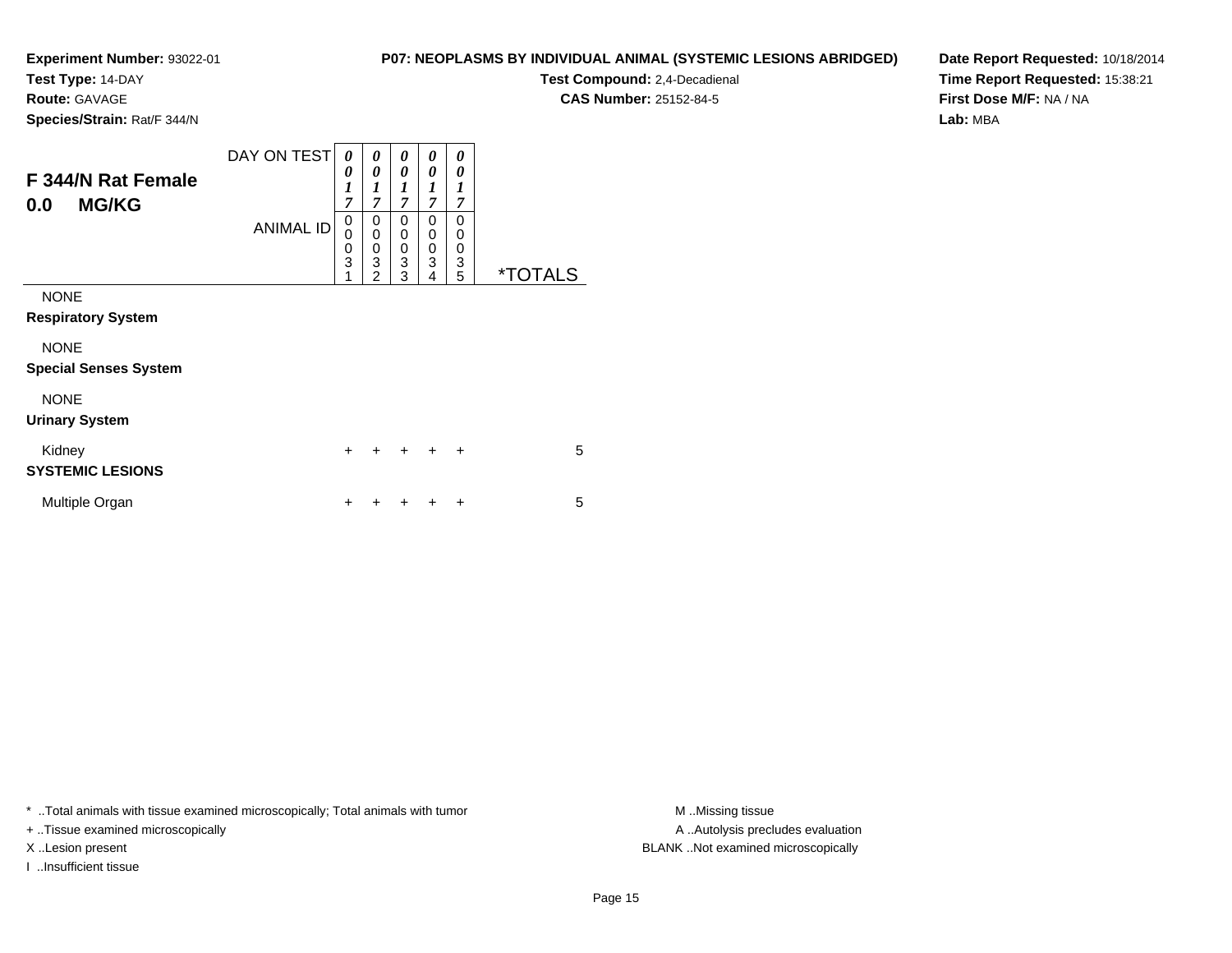| Experiment Number: 93022-01<br>Test Type: 14-DAY<br>Route: GAVAGE<br>Species/Strain: Rat/F 344/N |                          | P07: NEOPLASMS BY INDIVIDUAL ANIMAL (SYSTEMIC LESIONS ABRIDGED)<br>Test Compound: 2,4-Decadienal<br><b>CAS Number: 25152-84-5</b> | Date Report Requested: 10/18/2014<br>Time Report Requested: 15:38:21<br>First Dose M/F: NA / NA<br>Lab: MBA |
|--------------------------------------------------------------------------------------------------|--------------------------|-----------------------------------------------------------------------------------------------------------------------------------|-------------------------------------------------------------------------------------------------------------|
| F 344/N Rat Female<br>45.0 KG/KG                                                                 | DAY ON TEST<br>ANIMAL ID | <i><b>*TOTALS</b></i>                                                                                                             |                                                                                                             |
| <b>Alimentary System</b>                                                                         |                          |                                                                                                                                   |                                                                                                             |
| <b>NONE</b><br><b>Cardiovascular System</b>                                                      |                          |                                                                                                                                   |                                                                                                             |
| <b>NONE</b><br><b>Endocrine System</b>                                                           |                          |                                                                                                                                   |                                                                                                             |
| <b>NONE</b><br><b>General Body System</b>                                                        |                          |                                                                                                                                   |                                                                                                             |
| <b>NONE</b><br><b>Genital System</b>                                                             |                          |                                                                                                                                   |                                                                                                             |
| <b>NONE</b><br><b>Hematopoietic System</b>                                                       |                          |                                                                                                                                   |                                                                                                             |
| <b>NONE</b><br><b>Integumentary System</b>                                                       |                          |                                                                                                                                   |                                                                                                             |
| <b>NONE</b><br><b>Musculoskeletal System</b>                                                     |                          |                                                                                                                                   |                                                                                                             |
| <b>NONE</b><br><b>Nervous System</b>                                                             |                          |                                                                                                                                   |                                                                                                             |
| <b>NONE</b>                                                                                      |                          |                                                                                                                                   |                                                                                                             |
|                                                                                                  |                          |                                                                                                                                   |                                                                                                             |
|                                                                                                  |                          |                                                                                                                                   |                                                                                                             |

\* ..Total animals with tissue examined microscopically; Total animals with tumor M..Missing tissue M

+ ..Tissue examined microscopically

I ..Insufficient tissue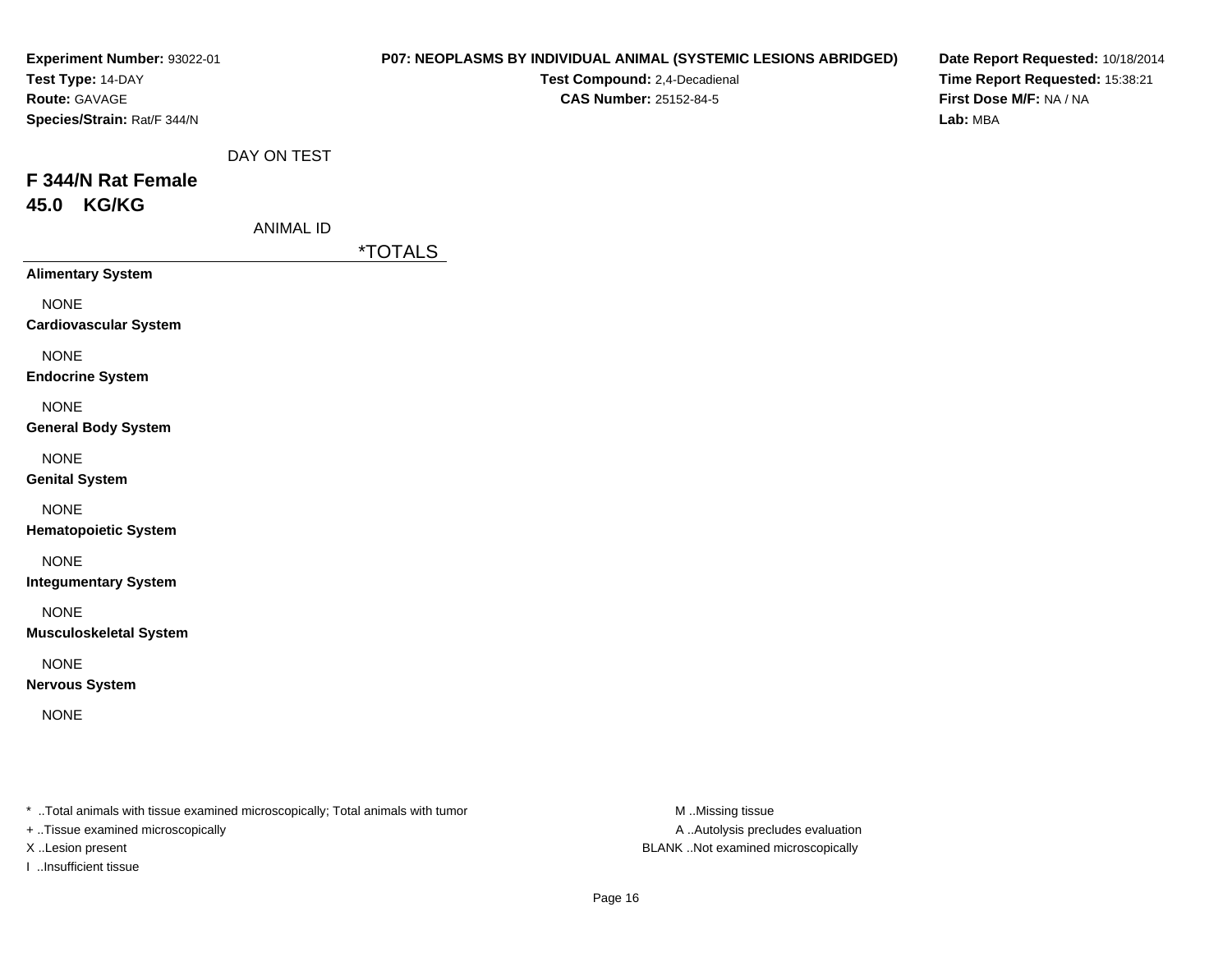| Experiment Number: 93022-01<br>Test Type: 14-DAY<br>Route: GAVAGE<br>Species/Strain: Rat/F 344/N |                  | P07: NEOPLASMS BY INDIVIDUAL ANIMAL (SYSTEMIC LESIONS ABRIDGED)<br>Test Compound: 2,4-Decadienal<br><b>CAS Number: 25152-84-5</b> | Date Report Requested: 10/18/2014<br>Time Report Requested: 15:38:21<br>First Dose M/F: NA / NA<br>Lab: MBA |
|--------------------------------------------------------------------------------------------------|------------------|-----------------------------------------------------------------------------------------------------------------------------------|-------------------------------------------------------------------------------------------------------------|
| F 344/N Rat Female<br><b>KG/KG</b><br>45.0                                                       | DAY ON TEST      |                                                                                                                                   |                                                                                                             |
| <b>Respiratory System</b>                                                                        | <b>ANIMAL ID</b> | <i><b>*TOTALS</b></i>                                                                                                             |                                                                                                             |
| <b>NONE</b><br><b>Special Senses System</b>                                                      |                  |                                                                                                                                   |                                                                                                             |
| <b>NONE</b><br><b>Urinary System</b>                                                             |                  |                                                                                                                                   |                                                                                                             |
| <b>NONE</b><br><b>SYSTEMIC LESIONS</b>                                                           |                  |                                                                                                                                   |                                                                                                             |
| Multiple Organ                                                                                   |                  | 0                                                                                                                                 |                                                                                                             |

\* ..Total animals with tissue examined microscopically; Total animals with tumor M..Missing tissue M ..Missing tissue

+ ..Tissue examined microscopically

I ..Insufficient tissue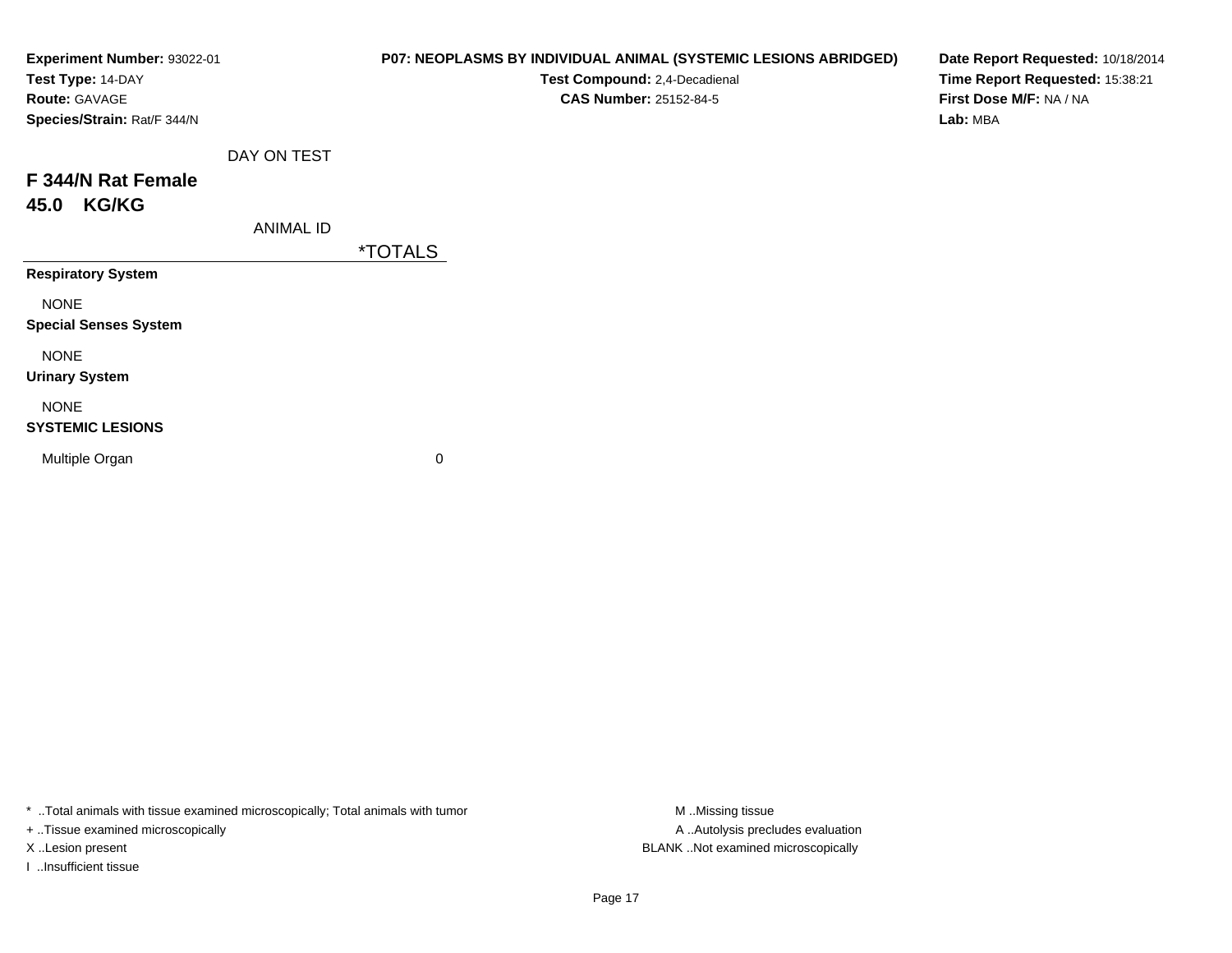| Experiment Number: 93022-01<br>Test Type: 14-DAY<br>Route: GAVAGE<br>Species/Strain: Rat/F 344/N |                          | P07: NEOPLASMS BY INDIVIDUAL ANIMAL (SYSTEMIC LESIONS ABRIDGED)<br>Test Compound: 2,4-Decadienal<br><b>CAS Number: 25152-84-5</b> | Date Report Requested: 10/18/2014<br>Time Report Requested: 15:38:21<br>First Dose M/F: NA / NA<br>Lab: MBA |
|--------------------------------------------------------------------------------------------------|--------------------------|-----------------------------------------------------------------------------------------------------------------------------------|-------------------------------------------------------------------------------------------------------------|
| F 344/N Rat Female<br>133.0 MG/KG                                                                | DAY ON TEST<br>ANIMAL ID |                                                                                                                                   |                                                                                                             |
| <b>Alimentary System</b>                                                                         |                          | <i><b>*TOTALS</b></i>                                                                                                             |                                                                                                             |
| <b>NONE</b><br><b>Cardiovascular System</b>                                                      |                          |                                                                                                                                   |                                                                                                             |
| <b>NONE</b><br><b>Endocrine System</b>                                                           |                          |                                                                                                                                   |                                                                                                             |
| <b>NONE</b><br><b>General Body System</b>                                                        |                          |                                                                                                                                   |                                                                                                             |
| <b>NONE</b><br><b>Genital System</b>                                                             |                          |                                                                                                                                   |                                                                                                             |
| <b>NONE</b><br><b>Hematopoietic System</b>                                                       |                          |                                                                                                                                   |                                                                                                             |
| <b>NONE</b><br><b>Integumentary System</b>                                                       |                          |                                                                                                                                   |                                                                                                             |
| <b>NONE</b><br><b>Musculoskeletal System</b>                                                     |                          |                                                                                                                                   |                                                                                                             |
| <b>NONE</b><br><b>Nervous System</b>                                                             |                          |                                                                                                                                   |                                                                                                             |
| <b>NONE</b>                                                                                      |                          |                                                                                                                                   |                                                                                                             |
|                                                                                                  |                          |                                                                                                                                   |                                                                                                             |
|                                                                                                  |                          |                                                                                                                                   |                                                                                                             |

\* ..Total animals with tissue examined microscopically; Total animals with tumor M..Missing tissue M

+ ..Tissue examined microscopically

I ..Insufficient tissue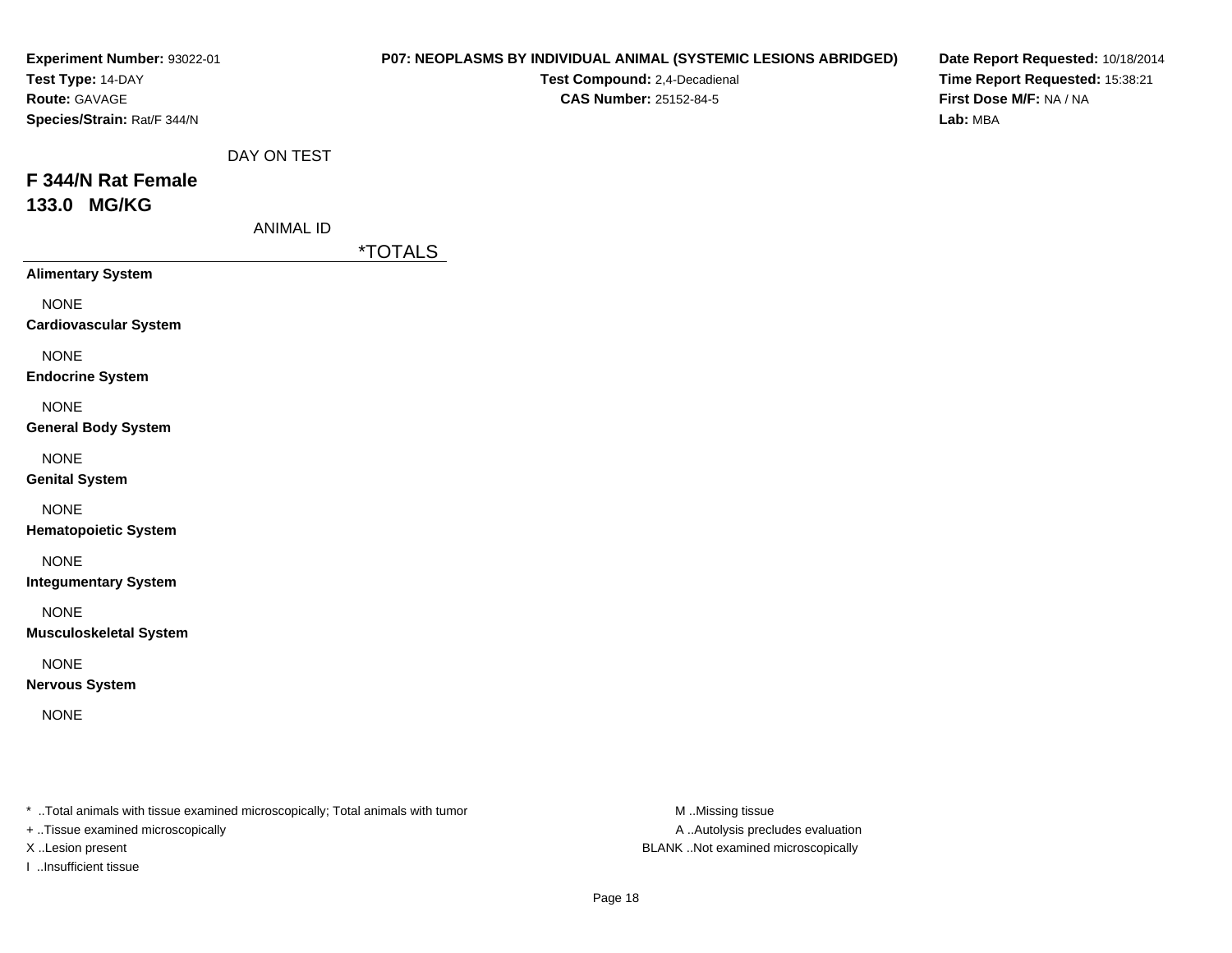| Experiment Number: 93022-01<br>Test Type: 14-DAY<br>Route: GAVAGE<br>Species/Strain: Rat/F 344/N |                  | P07: NEOPLASMS BY INDIVIDUAL ANIMAL (SYSTEMIC LESIONS ABRIDGED)<br>Test Compound: 2,4-Decadienal<br><b>CAS Number: 25152-84-5</b> | Date Report Requested: 10/18/2014<br>Time Report Requested: 15:38:21<br>First Dose M/F: NA / NA<br>Lab: MBA |
|--------------------------------------------------------------------------------------------------|------------------|-----------------------------------------------------------------------------------------------------------------------------------|-------------------------------------------------------------------------------------------------------------|
| F 344/N Rat Female<br>133.0 MG/KG                                                                | DAY ON TEST      |                                                                                                                                   |                                                                                                             |
|                                                                                                  | <b>ANIMAL ID</b> | <i><b>*TOTALS</b></i>                                                                                                             |                                                                                                             |
| <b>Respiratory System</b>                                                                        |                  |                                                                                                                                   |                                                                                                             |
| <b>NONE</b><br><b>Special Senses System</b>                                                      |                  |                                                                                                                                   |                                                                                                             |
| <b>NONE</b><br><b>Urinary System</b>                                                             |                  |                                                                                                                                   |                                                                                                             |
| <b>NONE</b><br><b>SYSTEMIC LESIONS</b>                                                           |                  |                                                                                                                                   |                                                                                                             |
| Multiple Organ                                                                                   |                  | 0                                                                                                                                 |                                                                                                             |

\* ..Total animals with tissue examined microscopically; Total animals with tumor M..Missing tissue M ..Missing tissue

+ ..Tissue examined microscopically

I ..Insufficient tissue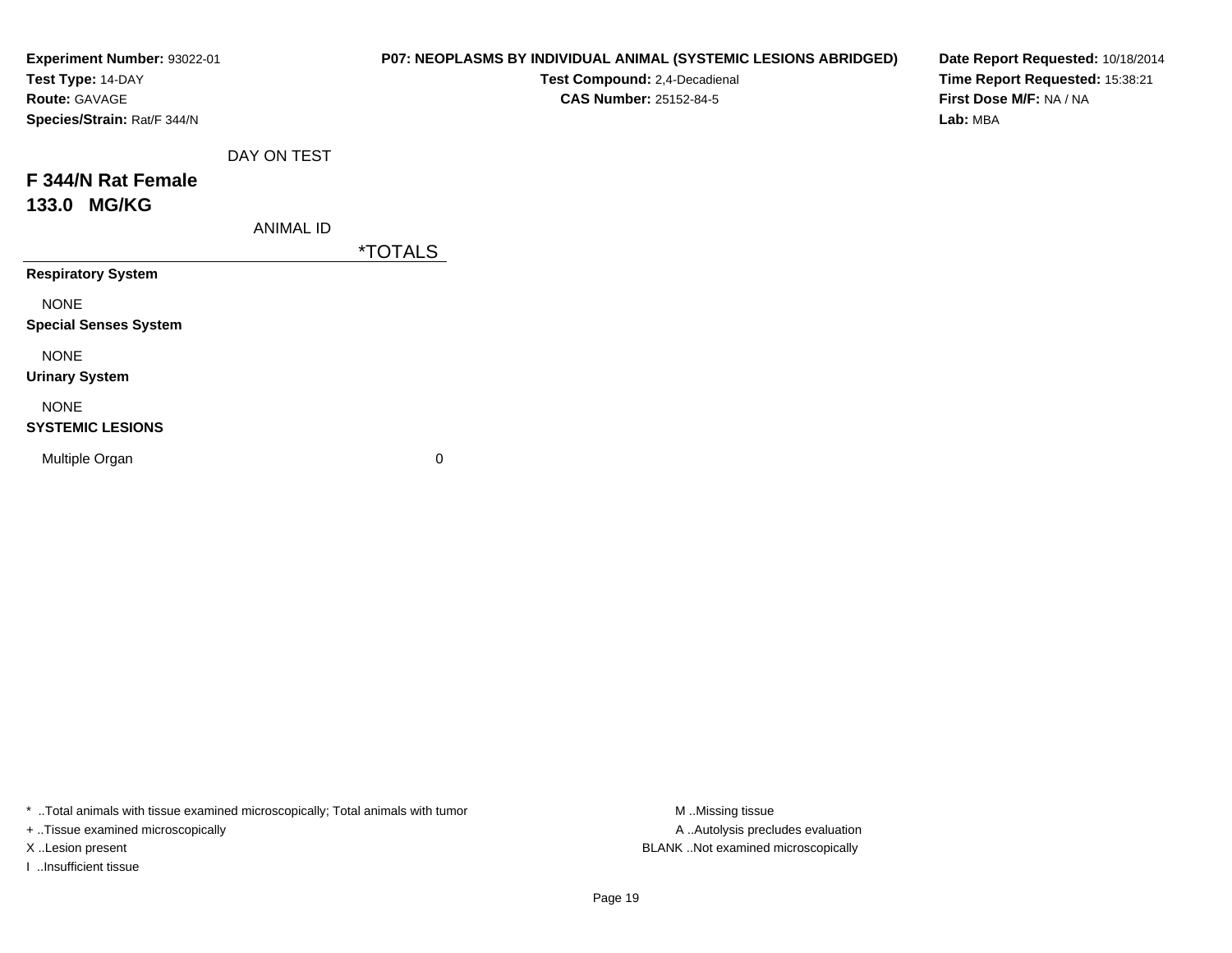**Test Type:** 14-DAY

**Route:** GAVAGE

**Species/Strain:** Rat/F 344/N

## **P07: NEOPLASMS BY INDIVIDUAL ANIMAL (SYSTEMIC LESIONS ABRIDGED)**

**Test Compound:** 2,4-Decadienal **CAS Number:** 25152-84-5

**Date Report Requested:** 10/18/2014**Time Report Requested:** 15:38:21**First Dose M/F:** NA / NA**Lab:** MBA

| F 344/N Rat Female<br>400.0 MG/KG                    | DAY ON TEST<br><b>ANIMAL ID</b> | 0<br>$\pmb{\theta}$<br>1<br>$\overline{7}$<br>$\mathbf 0$<br>0<br>0<br>4<br>6 | 0<br>0<br>1<br>$\overline{7}$<br>$\mathbf 0$<br>0<br>0<br>4<br>7 | 0<br>0<br>1<br>$\overline{7}$<br>$\mathbf 0$<br>0<br>0<br>4<br>8 | 0<br>$\pmb{\theta}$<br>1<br>$\overline{7}$<br>$\Omega$<br>0<br>0<br>4<br>9 | 0<br>0<br>1<br>$\overline{7}$<br>$\Omega$<br>0<br>0<br>5<br>0 | <i><b>*TOTALS</b></i> |
|------------------------------------------------------|---------------------------------|-------------------------------------------------------------------------------|------------------------------------------------------------------|------------------------------------------------------------------|----------------------------------------------------------------------------|---------------------------------------------------------------|-----------------------|
| <b>Alimentary System</b>                             |                                 |                                                                               |                                                                  |                                                                  |                                                                            |                                                               |                       |
| Stomach, Forestomach<br><b>Cardiovascular System</b> |                                 | +                                                                             | +                                                                | ÷                                                                | ÷                                                                          | ÷                                                             | 5                     |
| <b>NONE</b><br><b>Endocrine System</b>               |                                 |                                                                               |                                                                  |                                                                  |                                                                            |                                                               |                       |
| <b>NONE</b><br><b>General Body System</b>            |                                 |                                                                               |                                                                  |                                                                  |                                                                            |                                                               |                       |
| <b>NONE</b><br><b>Genital System</b>                 |                                 |                                                                               |                                                                  |                                                                  |                                                                            |                                                               |                       |
| <b>NONE</b><br><b>Hematopoietic System</b>           |                                 |                                                                               |                                                                  |                                                                  |                                                                            |                                                               |                       |
| <b>NONE</b><br><b>Integumentary System</b>           |                                 |                                                                               |                                                                  |                                                                  |                                                                            |                                                               |                       |
| <b>NONE</b><br><b>Musculoskeletal System</b>         |                                 |                                                                               |                                                                  |                                                                  |                                                                            |                                                               |                       |
| <b>NONE</b><br><b>Nervous System</b>                 |                                 |                                                                               |                                                                  |                                                                  |                                                                            |                                                               |                       |
| <b>NONE</b>                                          |                                 |                                                                               |                                                                  |                                                                  |                                                                            |                                                               |                       |

\* ..Total animals with tissue examined microscopically; Total animals with tumor **M** . Missing tissue M ..Missing tissue

+ ..Tissue examined microscopically

I ..Insufficient tissue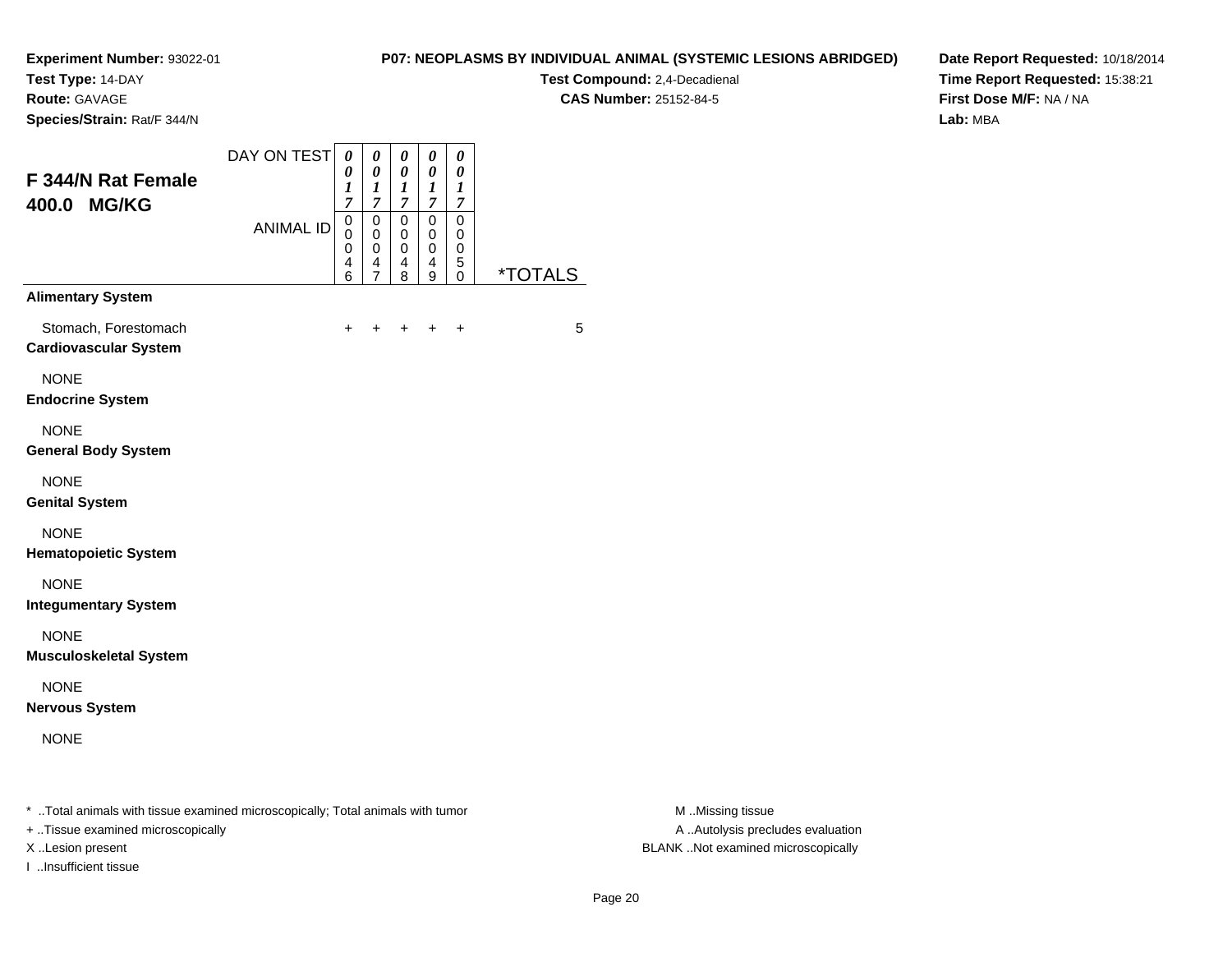**Test Type:** 14-DAY

**Route:** GAVAGE

**Species/Strain:** Rat/F 344/N

## **P07: NEOPLASMS BY INDIVIDUAL ANIMAL (SYSTEMIC LESIONS ABRIDGED)**

**Test Compound:** 2,4-Decadienal **CAS Number:** 25152-84-5

**Date Report Requested:** 10/18/2014**Time Report Requested:** 15:38:21**First Dose M/F:** NA / NA**Lab:** MBA

| F 344/N Rat Female<br><b>MG/KG</b><br>400.0 | DAY ON TEST<br><b>ANIMAL ID</b> | 0<br>0<br>$\boldsymbol{l}$<br>$\overline{7}$<br>0<br>0<br>0<br>$\overline{4}$<br>6 | 0<br>0<br>1<br>$\overline{7}$<br>0<br>$\mathbf 0$<br>0<br>4<br>7 | 0<br>0<br>7<br>0<br>0<br>0<br>4<br>8 | 0<br>0<br>1<br>7<br>0<br>0<br>0<br>4<br>9 | 0<br>0<br>1<br>7<br>0<br>0<br>0<br>5<br>0 | <i><b>*TOTALS</b></i> |
|---------------------------------------------|---------------------------------|------------------------------------------------------------------------------------|------------------------------------------------------------------|--------------------------------------|-------------------------------------------|-------------------------------------------|-----------------------|
| <b>Respiratory System</b>                   |                                 |                                                                                    |                                                                  |                                      |                                           |                                           |                       |
| <b>NONE</b><br><b>Special Senses System</b> |                                 |                                                                                    |                                                                  |                                      |                                           |                                           |                       |
| <b>NONE</b><br><b>Urinary System</b>        |                                 |                                                                                    |                                                                  |                                      |                                           |                                           |                       |
| <b>NONE</b><br><b>SYSTEMIC LESIONS</b>      |                                 |                                                                                    |                                                                  |                                      |                                           |                                           |                       |
| Multiple Organ                              |                                 | ٠                                                                                  | ٠                                                                |                                      |                                           | ÷                                         | 5                     |

\* ..Total animals with tissue examined microscopically; Total animals with tumor **M** . Missing tissue M ..Missing tissue

+ ..Tissue examined microscopically

I ..Insufficient tissue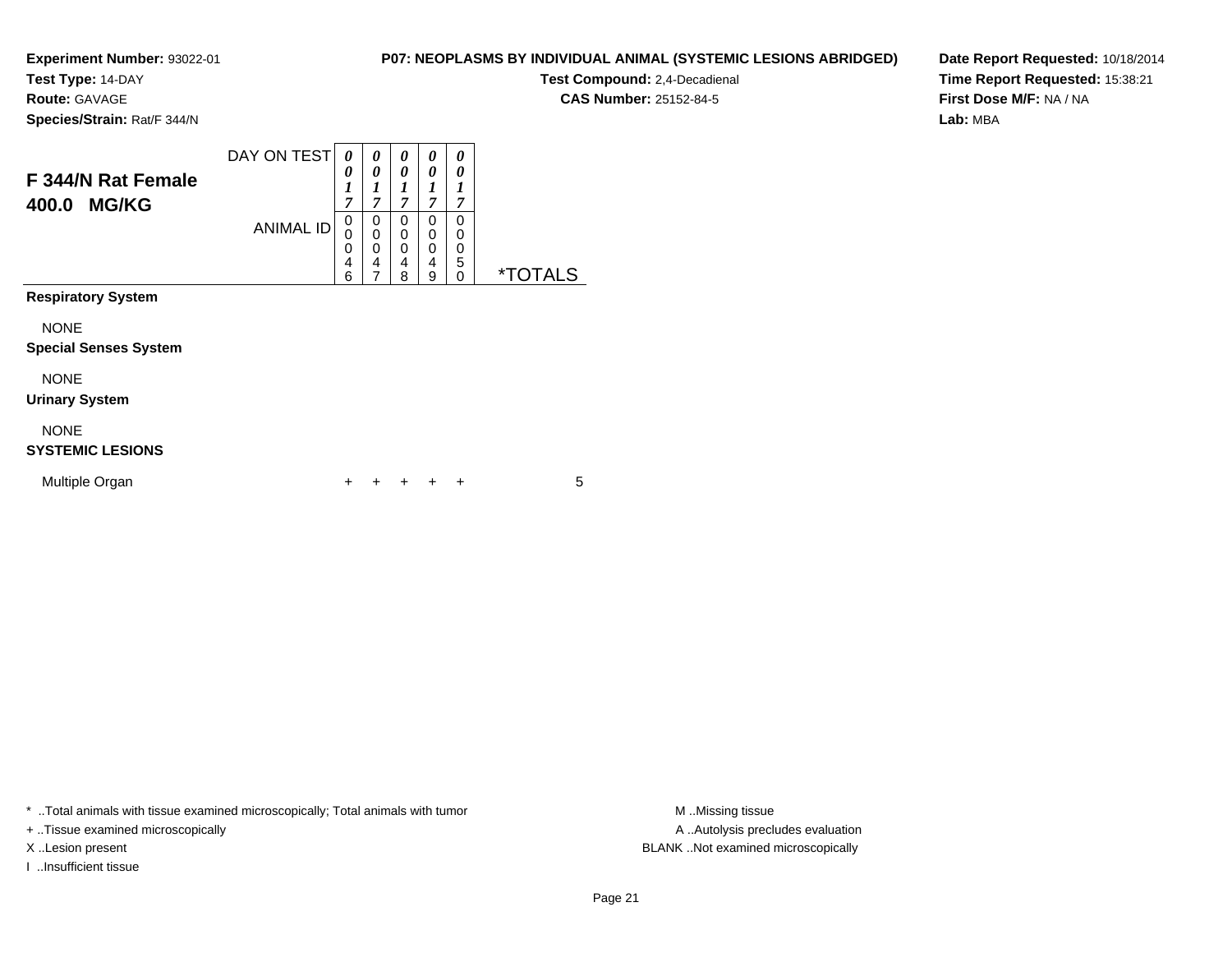**Test Type:** 14-DAY

**Route:** GAVAGE

**Species/Strain:** Rat/F 344/N

## **P07: NEOPLASMS BY INDIVIDUAL ANIMAL (SYSTEMIC LESIONS ABRIDGED)**

**Test Compound:** 2,4-Decadienal **CAS Number:** 25152-84-5

**Date Report Requested:** 10/18/2014**Time Report Requested:** 15:38:21**First Dose M/F:** NA / NA**Lab:** MBA

| <b>F 344/N Rat Female</b><br>1200.0 MG/KG                                      | DAY ON TEST      | $\boldsymbol{\theta}$<br>0<br>$\boldsymbol{l}$<br>$\overline{7}$ | 0<br>$\boldsymbol{\theta}$<br>$\boldsymbol{l}$<br>7 | 0<br>0<br>$\boldsymbol{l}$<br>$\overline{7}$ | 0<br>0<br>$\boldsymbol{l}$<br>$\boldsymbol{7}$         | $\boldsymbol{\theta}$<br>$\boldsymbol{\theta}$<br>$\boldsymbol{l}$<br>$\overline{7}$ |                       |
|--------------------------------------------------------------------------------|------------------|------------------------------------------------------------------|-----------------------------------------------------|----------------------------------------------|--------------------------------------------------------|--------------------------------------------------------------------------------------|-----------------------|
|                                                                                | <b>ANIMAL ID</b> | $\mathbf 0$<br>0<br>0<br>5<br>1                                  | $\mathbf 0$<br>0<br>0<br>$\frac{5}{2}$              | $\mathsf 0$<br>0<br>0<br>$\mathbf 5$<br>3    | $\mathbf 0$<br>0<br>$\mathbf 0$<br>5<br>$\overline{4}$ | $\mathbf 0$<br>0<br>0<br>5<br>5                                                      | <i><b>*TOTALS</b></i> |
| <b>Alimentary System</b>                                                       |                  |                                                                  |                                                     |                                              |                                                        |                                                                                      |                       |
| Liver<br>Stomach, Forestomach<br><b>Cardiovascular System</b>                  |                  | $\ddot{}$<br>$\ddot{}$                                           | $\ddot{}$<br>$+$                                    | $+$<br>$+$                                   | $\ddot{}$<br>$+$                                       | $\ddot{}$<br>$+$                                                                     | 5<br>5                |
| <b>NONE</b><br><b>Endocrine System</b>                                         |                  |                                                                  |                                                     |                                              |                                                        |                                                                                      |                       |
| <b>NONE</b><br><b>General Body System</b>                                      |                  |                                                                  |                                                     |                                              |                                                        |                                                                                      |                       |
| <b>NONE</b><br><b>Genital System</b>                                           |                  |                                                                  |                                                     |                                              |                                                        |                                                                                      |                       |
| <b>NONE</b><br><b>Hematopoietic System</b>                                     |                  |                                                                  |                                                     |                                              |                                                        |                                                                                      |                       |
| <b>NONE</b><br><b>Integumentary System</b>                                     |                  |                                                                  |                                                     |                                              |                                                        |                                                                                      |                       |
| <b>NONE</b><br><b>Musculoskeletal System</b>                                   |                  |                                                                  |                                                     |                                              |                                                        |                                                                                      |                       |
| <b>NONE</b><br><b>Nervous System</b>                                           |                  |                                                                  |                                                     |                                              |                                                        |                                                                                      |                       |
| * Total animals with tissue examined microscopically; Total animals with tumor |                  |                                                                  |                                                     |                                              |                                                        |                                                                                      |                       |

+ ..Tissue examined microscopically

I ..Insufficient tissue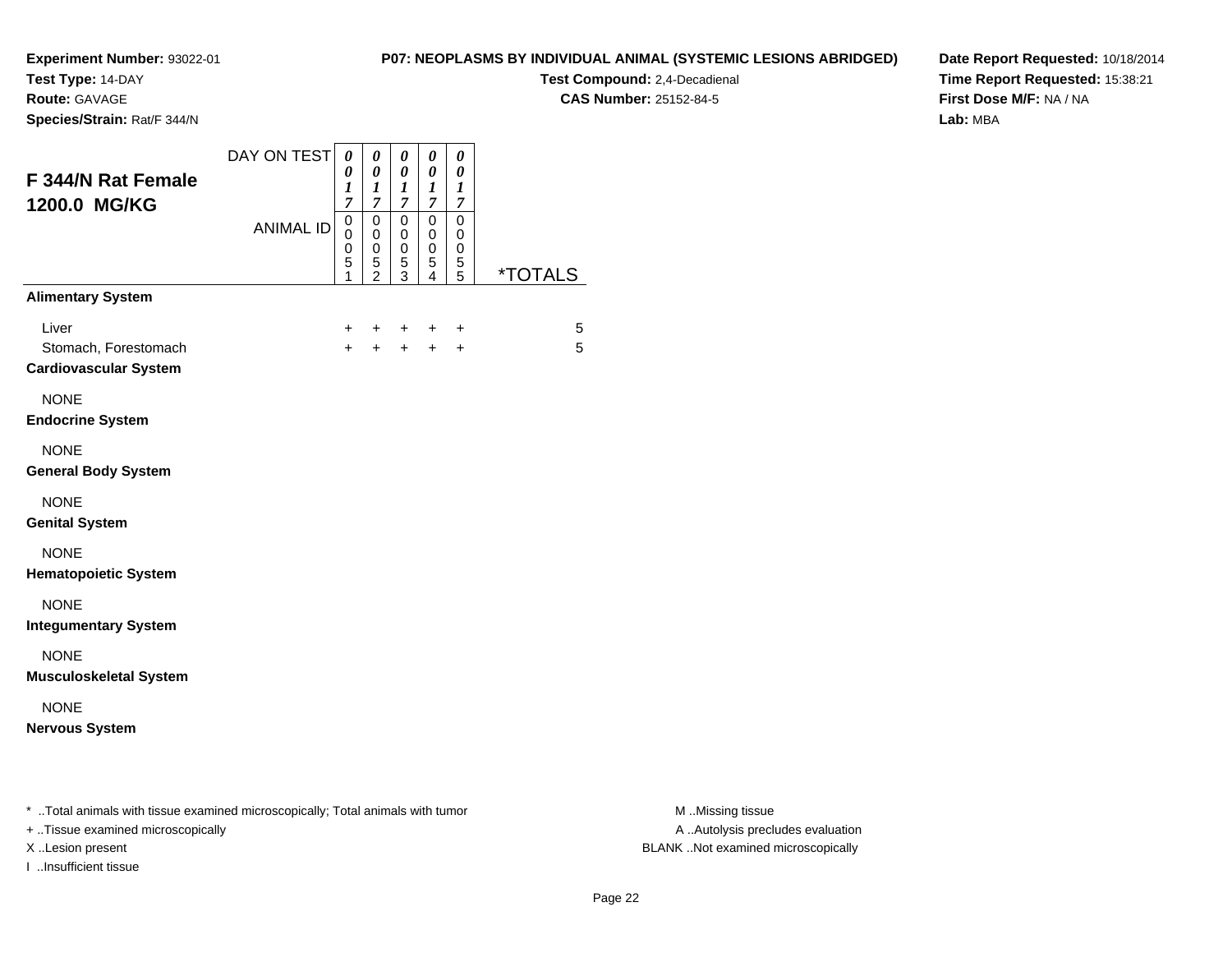**Test Type:** 14-DAY

**Route:** GAVAGE

**Species/Strain:** Rat/F 344/N

## **P07: NEOPLASMS BY INDIVIDUAL ANIMAL (SYSTEMIC LESIONS ABRIDGED)**

**Test Compound:** 2,4-Decadienal **CAS Number:** 25152-84-5

**Date Report Requested:** 10/18/2014**Time Report Requested:** 15:38:21**First Dose M/F:** NA / NA**Lab:** MBA

| <b>F344/N Rat Female</b><br>1200.0 MG/KG    | DAY ON TESTI<br><b>ANIMAL ID</b> | 0<br>0<br>$\boldsymbol{l}$<br>7<br>0<br>0<br>0<br>5<br>1 | 0<br>0<br>1<br>$\overline{7}$<br>0<br>$\mathbf 0$<br>0<br>5<br>$\overline{c}$ | 0<br>0<br>1<br>$\overline{7}$<br>0<br>0<br>0<br>$\overline{5}$<br>3 | 0<br>0<br>1<br>$\overline{7}$<br>0<br>0<br>0<br>5<br>4 | 0<br>0<br>1<br>7<br>0<br>0<br>0<br>5<br>5 | <i><b>*TOTALS</b></i> |
|---------------------------------------------|----------------------------------|----------------------------------------------------------|-------------------------------------------------------------------------------|---------------------------------------------------------------------|--------------------------------------------------------|-------------------------------------------|-----------------------|
| <b>NONE</b><br><b>Respiratory System</b>    |                                  |                                                          |                                                                               |                                                                     |                                                        |                                           |                       |
| <b>NONE</b><br><b>Special Senses System</b> |                                  |                                                          |                                                                               |                                                                     |                                                        |                                           |                       |
| <b>NONE</b><br><b>Urinary System</b>        |                                  |                                                          |                                                                               |                                                                     |                                                        |                                           |                       |
| Kidney<br><b>SYSTEMIC LESIONS</b>           |                                  | $\ddot{}$                                                |                                                                               | $\div$                                                              | $\div$                                                 | $\ddot{}$                                 | 5                     |
| Multiple Organ                              |                                  | +                                                        |                                                                               |                                                                     |                                                        | ÷                                         | 5                     |

\* ..Total animals with tissue examined microscopically; Total animals with tumor **M** . Missing tissue M ..Missing tissue

+ ..Tissue examined microscopically

I ..Insufficient tissue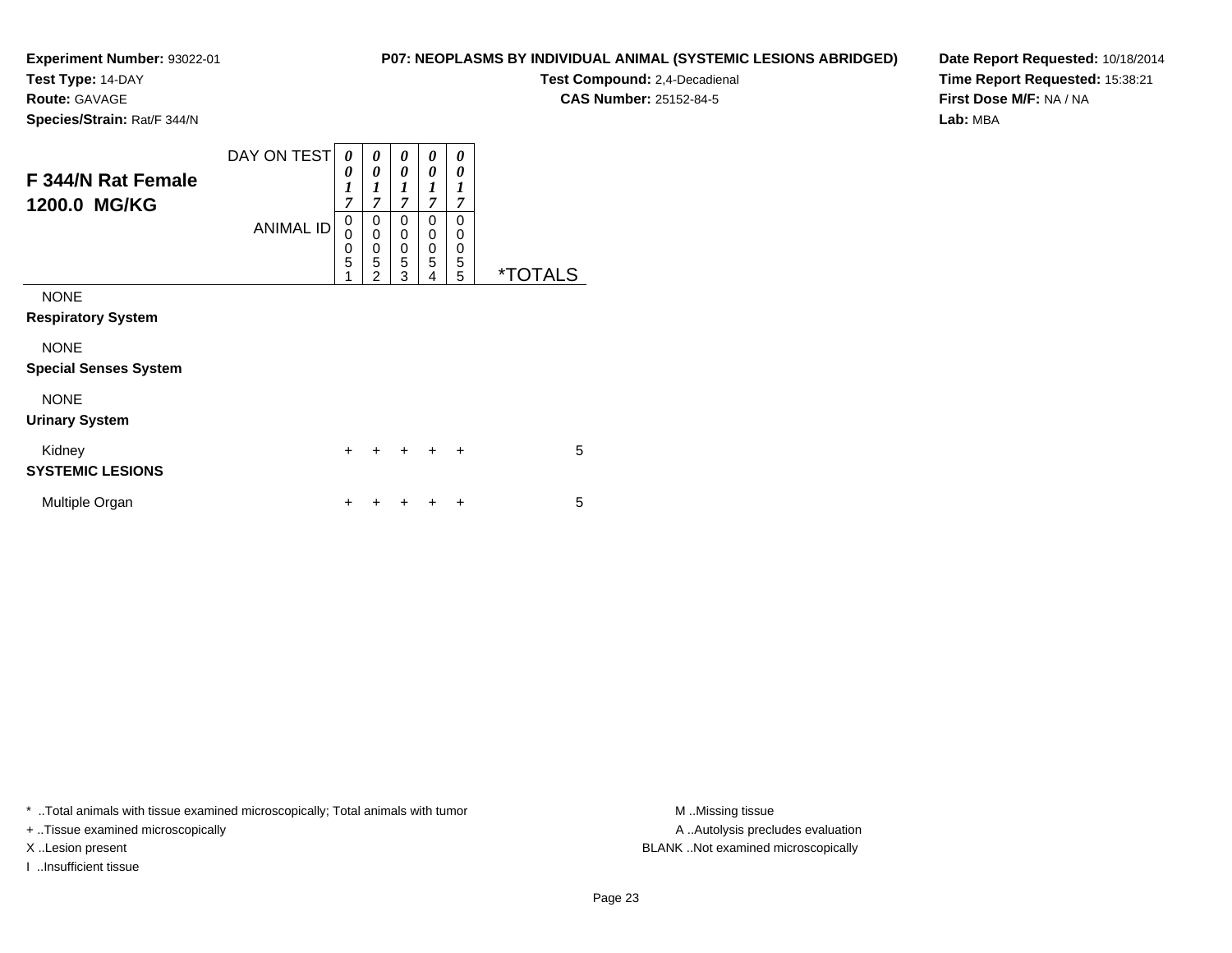**Test Type:** 14-DAY

**Route:** GAVAGE

**Species/Strain:** Rat/F 344/N

#### **P07: NEOPLASMS BY INDIVIDUAL ANIMAL (SYSTEMIC LESIONS ABRIDGED)**

**Test Compound:** 2,4-Decadienal **CAS Number:** 25152-84-5

**Date Report Requested:** 10/18/2014**Time Report Requested:** 15:38:21**First Dose M/F:** NA / NA**Lab:** MBA

| F 344/N Rat Female<br>3600.0 MG/KG                            | DAY ON TEST      | 0<br>0<br>0<br>$\mathfrak{z}$   | 0<br>$\boldsymbol{\theta}$<br>0<br>$\overline{\mathbf{c}}$ | 0<br>0<br>0<br>$\overline{c}$             | 0<br>0<br>0<br>3      | 0<br>0<br>0<br>$\mathfrak{z}$   |                       |
|---------------------------------------------------------------|------------------|---------------------------------|------------------------------------------------------------|-------------------------------------------|-----------------------|---------------------------------|-----------------------|
|                                                               | <b>ANIMAL ID</b> | $\mathbf 0$<br>0<br>0<br>5<br>6 | $\mathbf 0$<br>0<br>$\mathbf 0$<br>5<br>$\overline{7}$     | $\mathbf 0$<br>0<br>$\mathbf 0$<br>5<br>8 | 0<br>0<br>0<br>5<br>9 | $\mathbf 0$<br>0<br>0<br>6<br>0 | <i><b>*TOTALS</b></i> |
| <b>Alimentary System</b>                                      |                  |                                 |                                                            |                                           |                       |                                 |                       |
| Liver<br>Stomach, Forestomach<br><b>Cardiovascular System</b> |                  | +<br>$+$                        | ÷<br>$\ddot{}$                                             | +<br>$\ddot{}$                            | +<br>$\ddot{}$        | $\ddot{}$<br>$\ddot{}$          | 5<br>5                |
| <b>NONE</b><br><b>Endocrine System</b>                        |                  |                                 |                                                            |                                           |                       |                                 |                       |
| <b>NONE</b><br><b>General Body System</b>                     |                  |                                 |                                                            |                                           |                       |                                 |                       |
| <b>NONE</b><br><b>Genital System</b>                          |                  |                                 |                                                            |                                           |                       |                                 |                       |
| <b>NONE</b><br><b>Hematopoietic System</b>                    |                  |                                 |                                                            |                                           |                       |                                 |                       |
| Thymus<br><b>Integumentary System</b>                         |                  | $\ddot{}$                       |                                                            |                                           | ٠                     | ÷                               | 3                     |
| Skin<br><b>Musculoskeletal System</b>                         |                  |                                 | $\ddot{}$                                                  | ÷                                         |                       |                                 | 2                     |
| <b>NONE</b><br><b>Nervous System</b>                          |                  |                                 |                                                            |                                           |                       |                                 |                       |

\* ..Total animals with tissue examined microscopically; Total animals with tumor **M** . Missing tissue M ..Missing tissue

+ ..Tissue examined microscopically

I ..Insufficient tissue